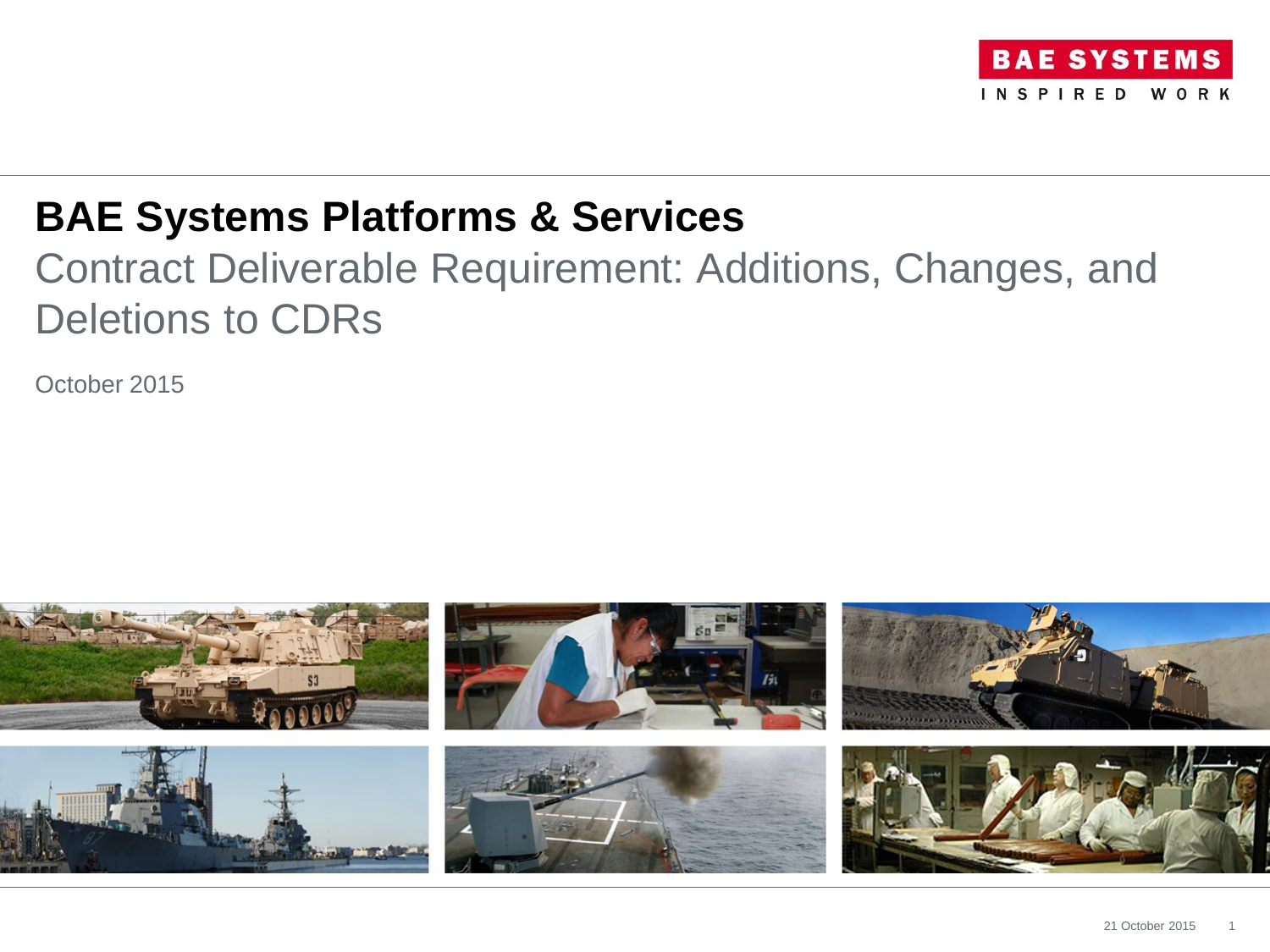## **CDRs Added**

## **083 Electrostatic Discharge (ESD)**

- *Supplier shall have an ESD program in place per ANSI/ESD S20.20.*
- *Supplier shall protect the parts using approved ESD protective packaging per MIL-STD-2073 preservation code GX.*
- *Labeling shall be per MIL-STD-130 and MIL-STD-129.*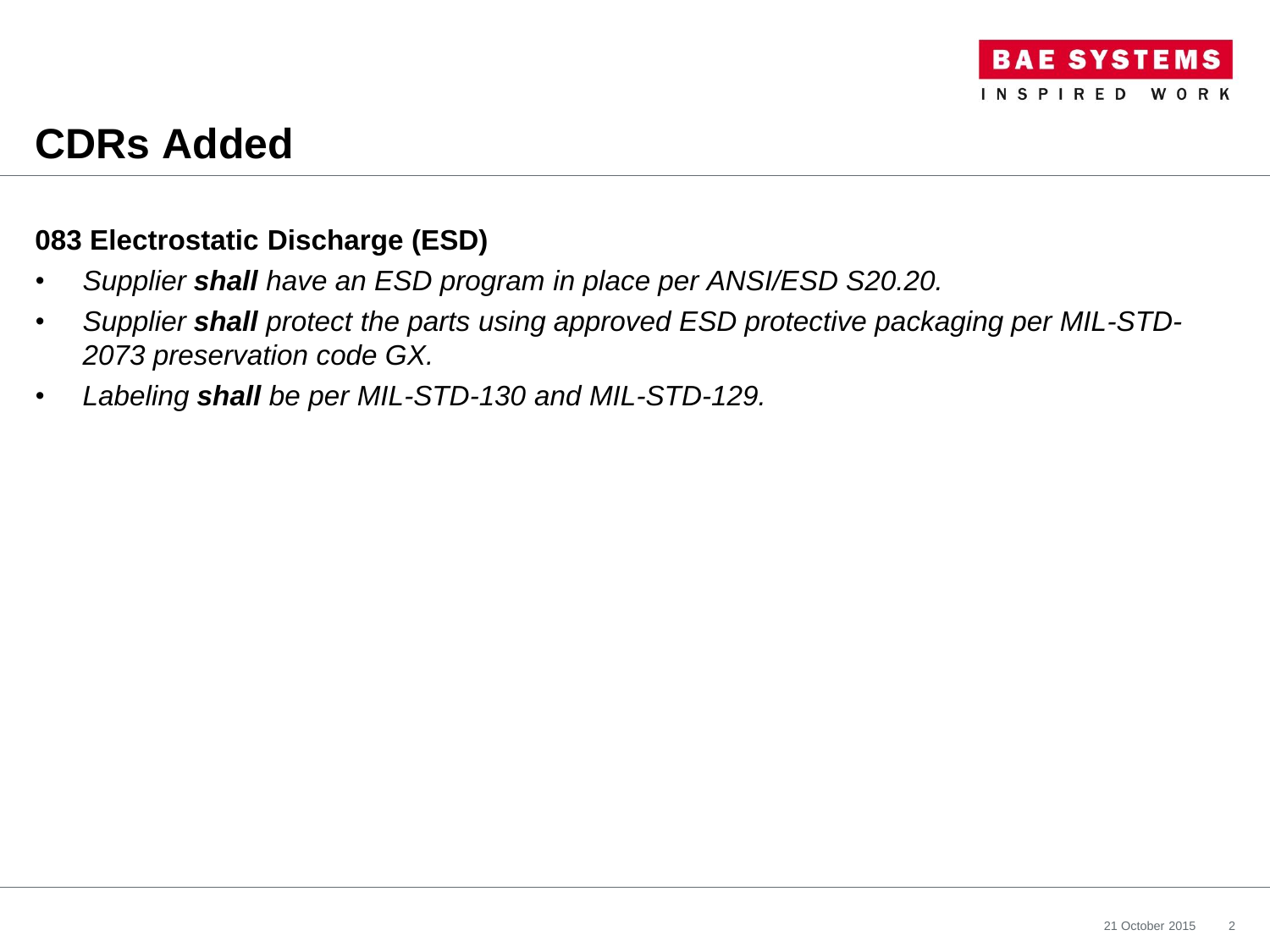# **Changes to CDRs**

### **Rev 04:**

## **001 Inspection/Test Data Reports**

All of Supplier's actual inspection/test data for the specified item shall be submitted by the Supplier to BAE Systems on a suitable form. The data shall be submitted with the shipment of the item. As applicable, the data shall include the following information:

- Part Number
- Serial Number
- Quantity of parts
- Identification of each characteristic inspected/tested **to include but not limited to: dimensional coordinates, drawing notes, (e.g., protective coatings, chemical and physical properties), etc. A ballooned drawing (all characteristics, including drawing notes, numbered) shall accompany the report to identify the characteristics inspected.**
- Actual Inspection/test results
- Date of inspection/test
- Inspector's signature, stamp or initials
- Indication of First Piece (when applicable)

## **Rev 05:**

## **001 Inspection/Test Data Reports**

All of Supplier's actual inspection/test data for the specified item shall be submitted by the Supplier to BAE Systems on a suitable form. The data shall be submitted **prior to shipment of the item in accordance with the Data Submission Instructions for this item**. As applicable, the data shall include the following information:

The verbiage in **green** was added

---------------------------------------------------------------------------------------------------------------------------------------------------------------------------------------------------------

The verbiage in **blue** was changed

The verbiage in **red** was deleted.

- Part Number
- Serial Number
- Quantity of parts
- Identification of each characteristic inspected/tested.
- **A ballooned drawing shall accompany the report to identify the characteristics inspected.**
- Actual Inspection/test results
- Date of inspection/test
- Inspector's signature, stamp or initials
- Indication of First Piece (when applicable)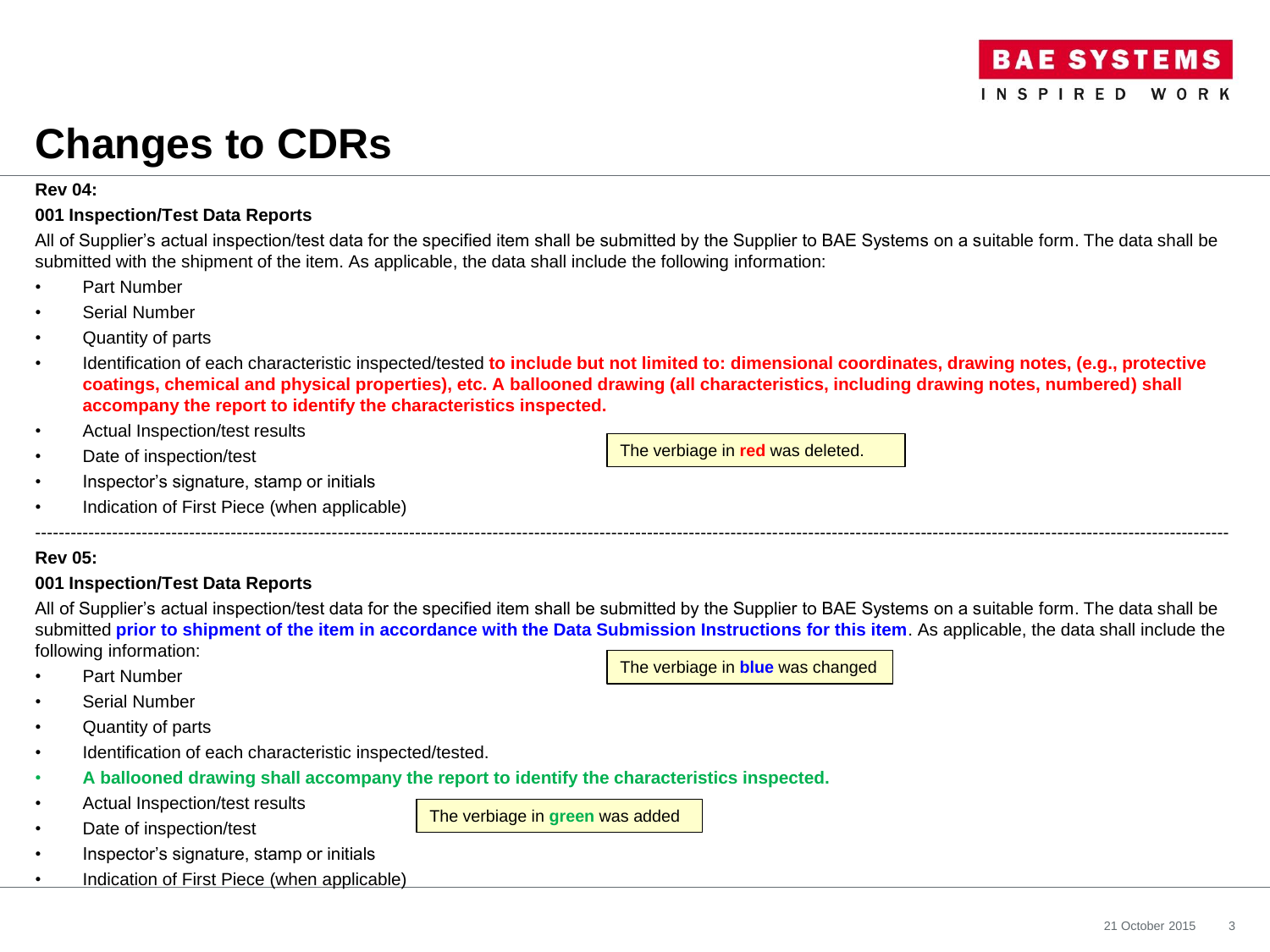### **Rev 04:**

### **002 Detailed Inspection Test Procedure**

The Supplier shall prepare and maintain a written, detailed inspection/test procedure for the subject item. **Prior to the start of inspection,** the Supplier shall submit the procedure(s) to the BAE Systems in accordance with the Data Submission Instructions for this part. Each procedure shall contain the following information:

Part Number

The verbiage in **red** was deleted.

- Procedure Revision
- Identification of each characteristic to be submitted to inspection/test, its requirement, and drawing and/or specification requirement reference and their respective acceptance criteria
- Sequence of each inspection/test
- Equipment to be used for each inspection/test and for complex operations, the setup of the inspection/test equipment
- The inspection/test environment
- Definition of the test/inspection report documenting the test/inspection results
- Changes to this procedure shall be submitted to BAE Systems for approval prior to conduct of inspection/test.

## **Rev 05:**

### **002 Detailed Inspection Test Procedure**

The Supplier shall prepare and maintain a written, detailed inspection/test procedure for the subject item. The Supplier shall submit the procedure(s) to the BAE Systems in accordance with the Data Submission Instructions for this part **prior to start of inspection/test**. Each procedure shall contain the following information:

-----------------------------------------------------------------------------------------------------------------------------------------------------------------------------------------------------------------------

- Part Number
- Procedure Revision

The verbiage in **green** was added

- Identification of each characteristic to be submitted to inspection/test, its requirement, and drawing and/or specification requirement reference and their respective acceptance criteria
- Sequence of each inspection/test
- Equipment to be used for each inspection/test and for complex operations, the setup of the inspection/test equipment
- The inspection/test environment
- Definition of the test/inspection report documenting the test/inspection results
- Changes to this **inspection/test** procedure shall be submitted to BAE Systems for approval prior to conduct of inspection/test.

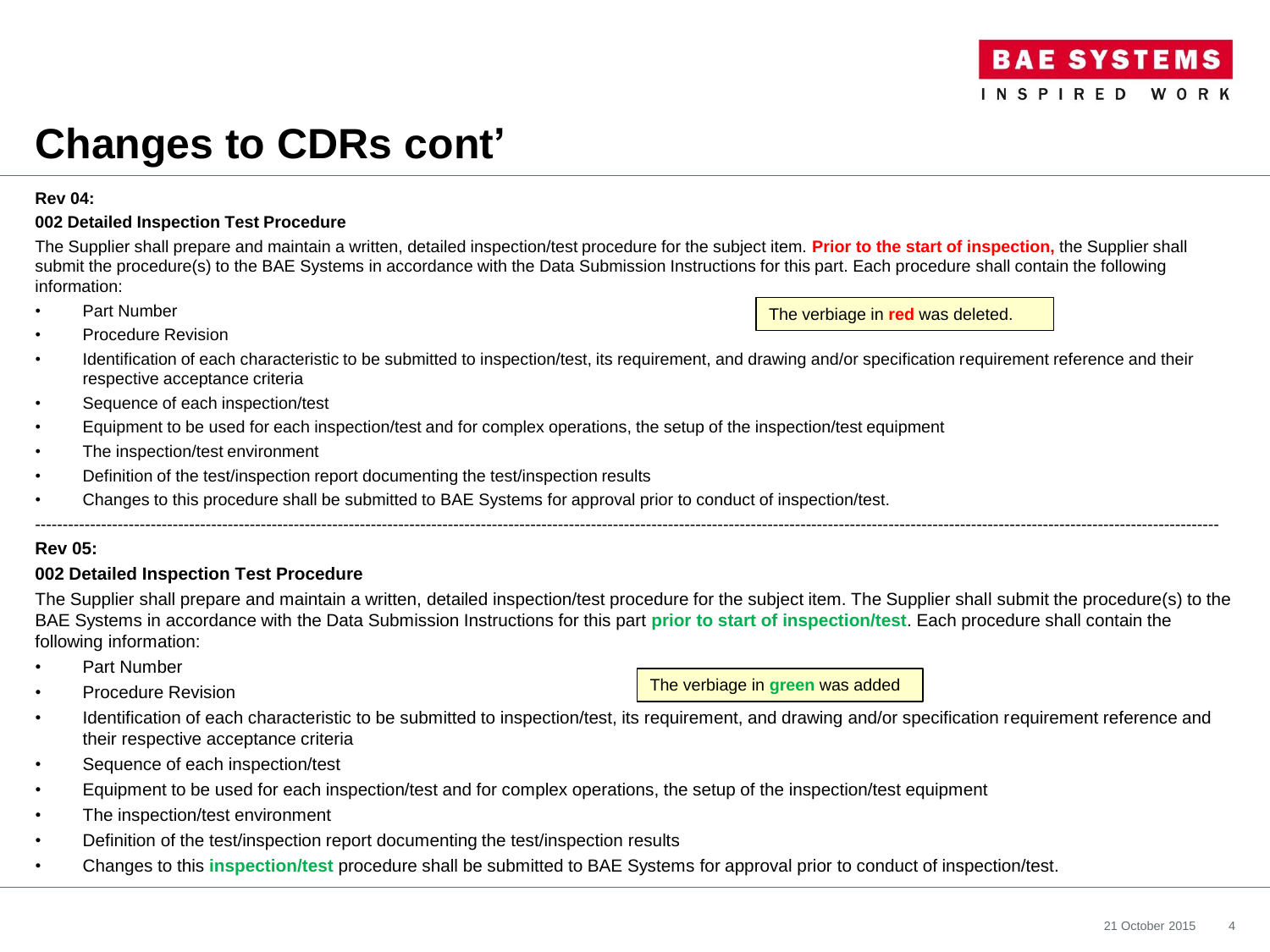

## **Rev 04:**

## **003 First Piece Inspection Report**

The Supplier shall submit their First Piece Inspection Report **for this item** as specified in SQAM paragraph 8.3. This report shall be submitted as specified in the Data Submission Instructions for this item.

The verbiage in **red** was deleted.

--------------------------------------------------------------------------------------------------------------------------------------------------------------------------

## **Rev 05:**

## **003 First Piece Inspection Report**

The Supplier shall submit their First Piece Inspection Report as specified in SQAM paragraph 8.3 **prior to shipment of the product per** the Data Submission Instructions for this item.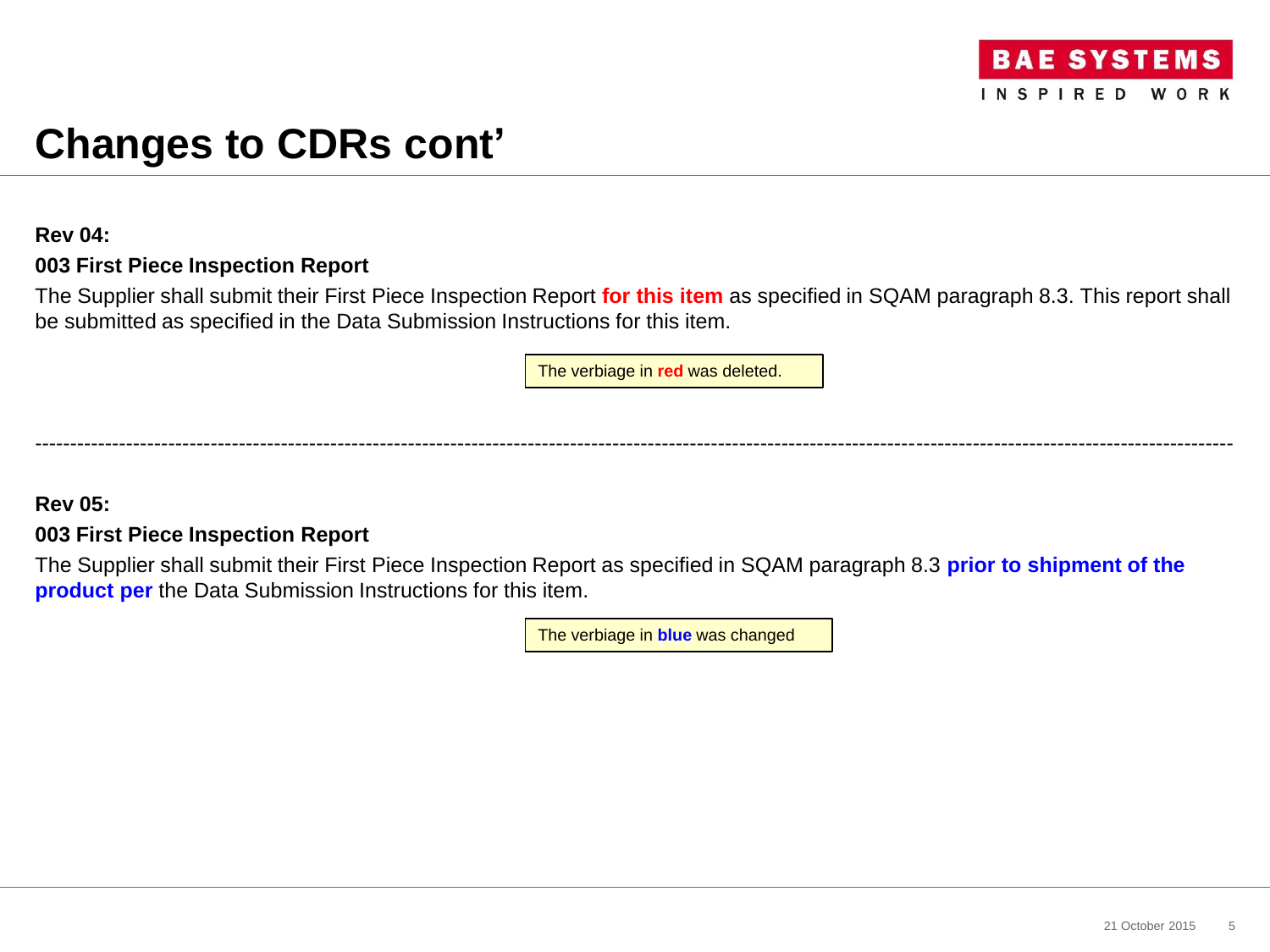#### **Rev 04**

### **004 First Article Test (FAT)**

The Supplier shall submit a FAT plan in accordance with the Data Submission Instructions for this item within thirty (30) days after receipt of the Purchasing Agreement. The FAT plan shall include:

- Dates for submittal of the FAT procedure
- Dates and location(s) for all testing with anticipated start/completion dates
- Date for submittal of the FAT report.

The Supplier shall update/resubmit the FAT plan to cover any changes to the schedule. The procedure and test reports may be prepared using MIL-HDBK-831 as a guide and shall be approved by BAE Systems prior to start of test. BAE Systems and its Government customer reserve the right to witness FAT testing at any point in the schedule.

Following First Article approval, it is the Supplier's responsibility to notify the BAE Systems Authorized Purchasing Representative to determine what testing must be repeated when any of the following occurs:

- Receipt of new Purchasing Agreement or contract
- Significant change in manufacturing process (introduction of a new manufacturing technique, etc.)
- Change in any drawing configuration, component, or sub-component parts
- Change in manufacturing location
- A break in production or process in excess of **twelve (12) months**, unless otherwise specified

**The only thing that changed in Rev 05 is 12 months changed to 24 months**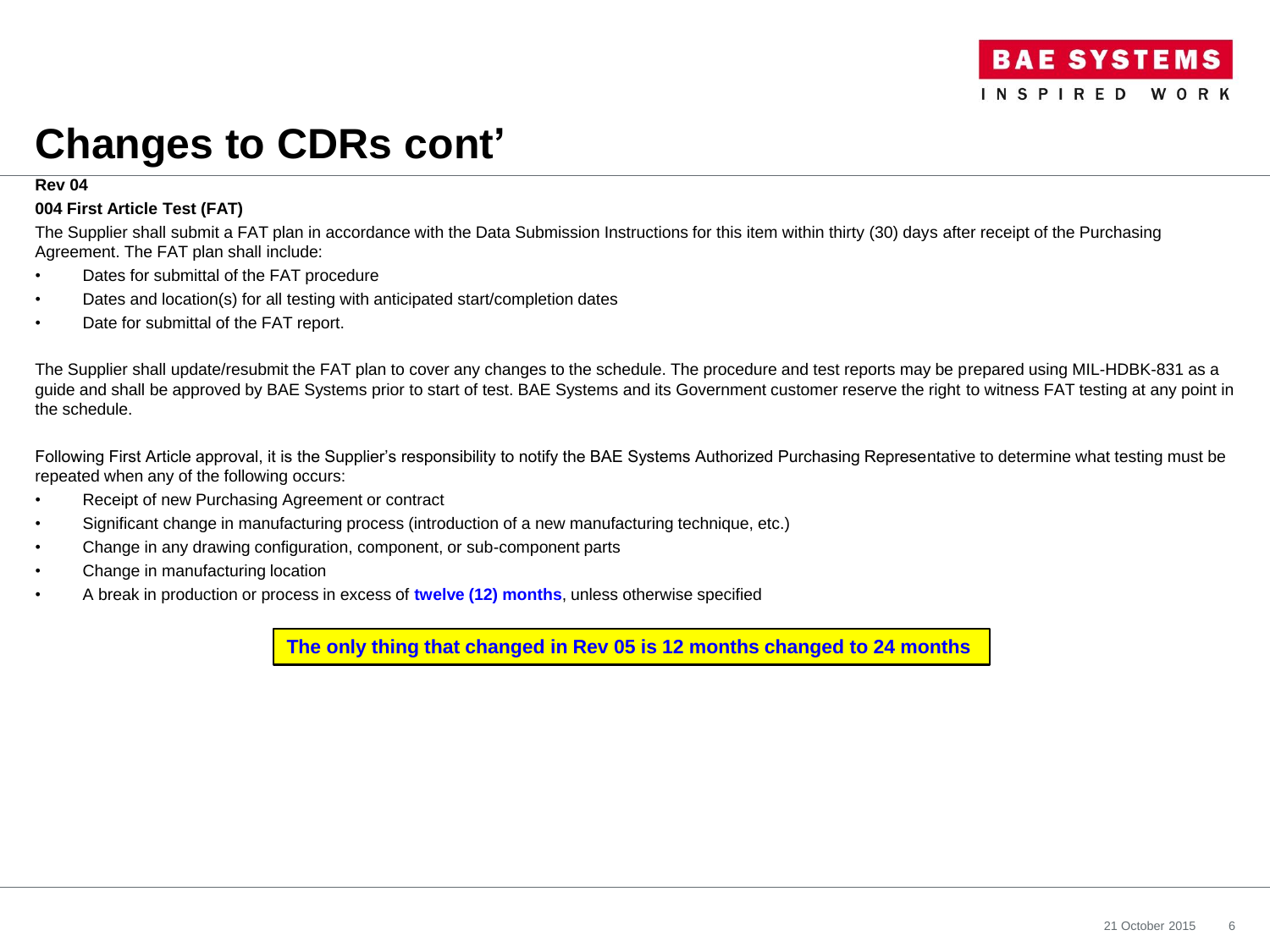### **Rev 04:**

## **005 Customer Source Surveillance (CSS)**

Source Surveillance, inspection, and/or test by a BAE Systems source inspection representative is required for each shipment of this item. In order to accommodate BAE Systems source inspection representatives, the Supplier shall make all facilities, equipment, inspection records, and assistance readily available.

The Supplier shall provide five (5) working days advance notification of requests for source inspection through submission of Form 092245. Requests shall be submitted in accordance with the Data Submission Instructions specified for this item. Requests submitted with less than five (5) working days' notice may impact the Supplier's delivery rating. Unauthorized shipment of product without BAE Systems source inspection may result in the shipment being rejected and returned to the Supplier at the Supplier's expense.

-------------------------------------------------------------------------------------------------------------------------------------------------------------------------------------------------------------------------

## **Rev 05:**

## **005 Customer Source Surveillance (CSS)**

Source Surveillance, inspection, and/or test by a BAE Systems source inspection representative is required for each shipment of this item. In order to accommodate BAE Systems source inspection representatives, the Supplier shall make all facilities, equipment, inspection records, and assistance readily available.

The Supplier shall provide five (5) working days advance notification of requests for source inspection through submission of Form 092245. Requests shall be submitted in accordance with the Data Submission Instructions specified for this item. **Unauthorized shipment of product without BAE Systems source inspection may result in the shipment being rejected, a Supplier Corrective Action Request may be issued and product may be** returned to the Supplier at the Supplier's expense.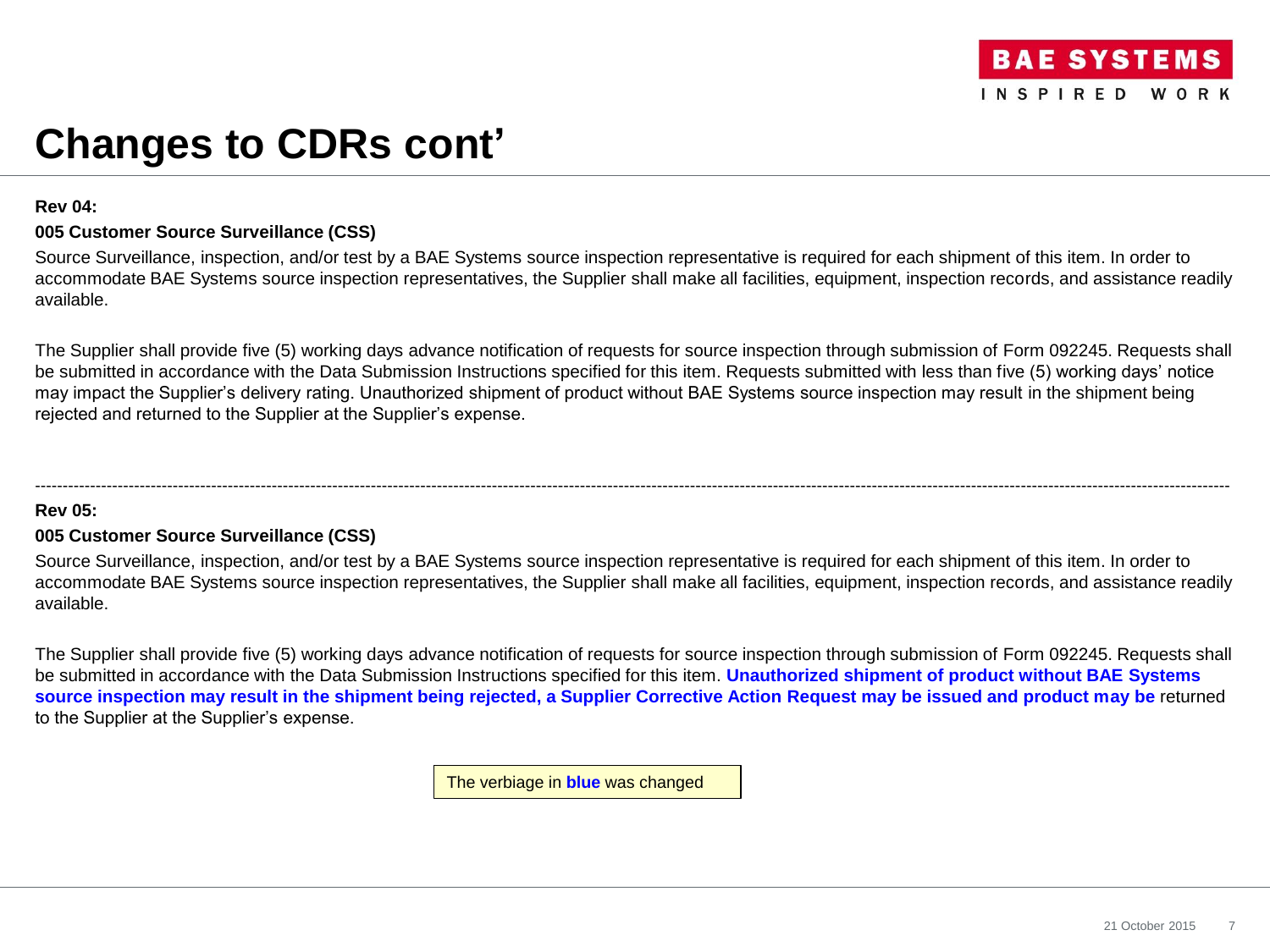**Rev 04:**

## **006 Government Source Surveillance/Inspection (GSS/GSI)**

Government surveillance/inspection is required prior to shipment from your plant and cannot be waived by BAE Systems.

Supplier must notify BAE Systems prior to, or in conjunction with, notification to DCMA so that BAE Systems has the opportunity to perform any reviews/inspections prior to submission to DCMA.

**Upon receipt of the Purchasing Agreement, promptly notify the Government representative who normally services your facility so that appropriate planning for Government inspection can be accomplished. If the local Government Representative directs that surveillance/inspection should take place at a sub-tier supplier facility, the full wording of this requirement shall be incorporated into the Purchasing Agreement with that sub-tier supplier. The text of this requirement may be incorporated by reference. At no time shall the Supplier flow any Government Surveillance/Inspection requirements to their sub-tier suppliers without the direction of their local Government Representative.** The verbiage in **red** was deleted.

Notification to the local Government representative of pending inspections shall be made in accordance with FAR 52.246-2(i) (2), which can be found at [https://www.acquisition.gov/far/current/html/52\\_246.html](https://www.acquisition.gov/far/current/html/52_246.html). **As of this revision, the FAR requires two (2) working days notification for resident representatives and seven (7) working days for all other instances; however the latest revision of the FAR shall apply. In the event the representative or office cannot be located, the BAE Systems Authorized Purchasing Representative shall be notified immediately.** 

**Government inspection must be made prior to shipment.** Unauthorized shipment of product without Government Source Surveillance may result in rejection and subsequent return at the Supplier's cost, and withholding of your invoice payment. GSS shall not replace Supplier inspection nor relieve the Supplier of its responsibility to meet all requirements of the purchasing agreement.

-------------------------------------------------------------------------------------------------------------------------------------------------------------------------------------------------------------------------

## **Rev 05:**

This paragraph was moved up from the bottom

## **006 Government Source Surveillance/Inspection (GSS/GSI)**

Government surveillance/inspection is required prior to shipment from your plant and **cannot be waived** by BAE Systems. **Unauthorized shipment of product without Government Source Surveillance may result in rejection and subsequent return at the Supplier's cost, and withholding of your invoice payment. GSS shall not replace Supplier inspection nor relieve the Supplier of its responsibility to meet all requirements of the purchasing agreement.**

Supplier must notify BAE Systems prior to, or in conjunction with, notification to DCMA so that BAE Systems has the opportunity to perform any reviews/inspections prior to submission to DCMA. **Supplier shall notify** the local Government **DCMA** representative of pending inspections in accordance with FAR 52.246-2(i) (2), which can be found at [https://www.acquisition.gov/far/current/html/52\\_246.html](https://www.acquisition.gov/far/current/html/52_246.html).

The verbiage in **blue** was changed

The verbiage in **green** was added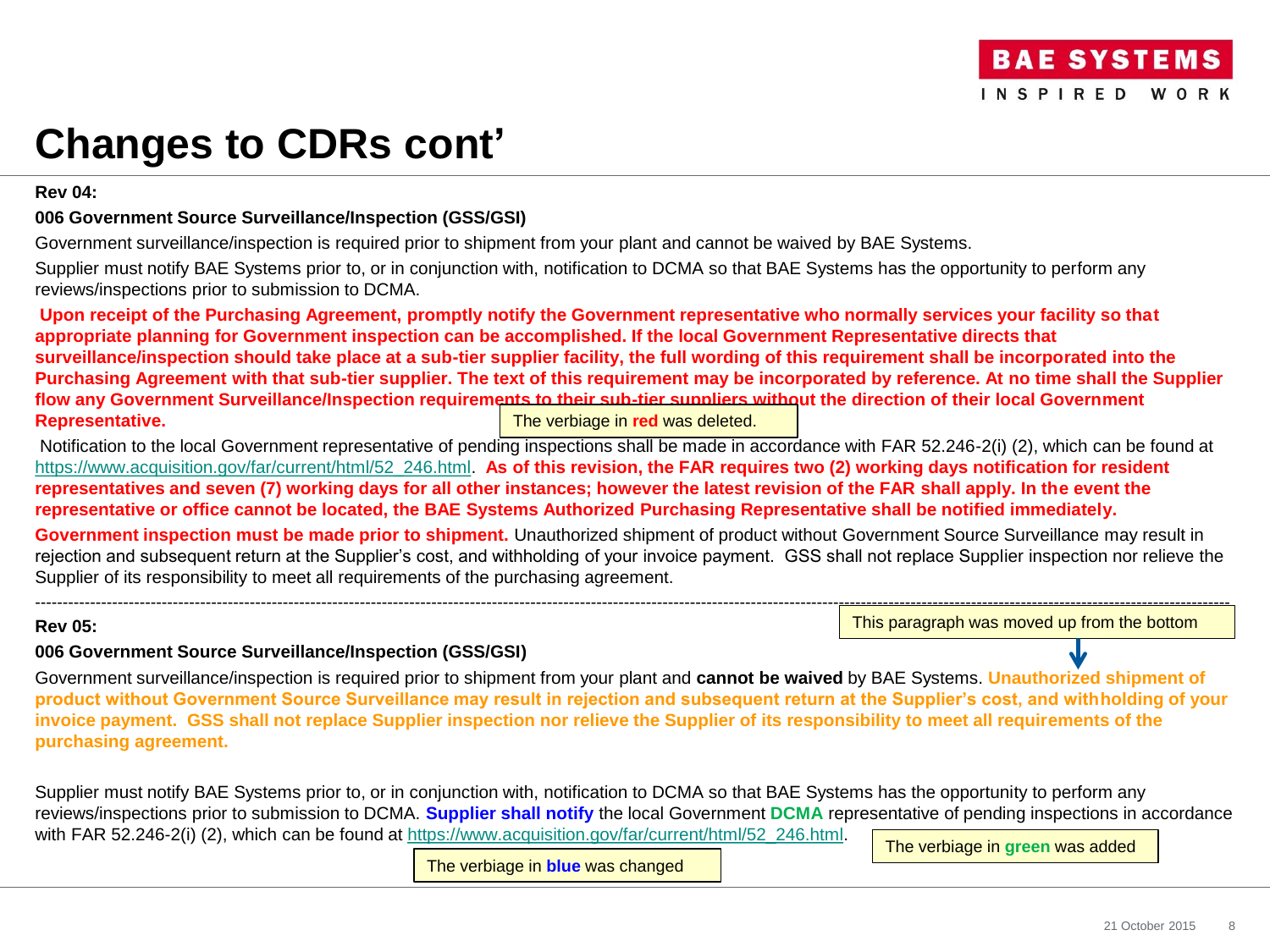## **Rev 04:**

## **009 Soldering**

- The Supplier shall submit soldering plans in accordance with the Data Submission Instructions for this item (30) days after receipt of the Purchasing Agreement
- Procedures shall be submitted for all subcontracted soldering operations
- BAE Systems reserves the right to disapprove the plan or to require changes in the plan, which it deems necessary to ensure the product conforms to IPC J-STD-001, Class 3 and Purchasing Agreement requirements
- A new Purchasing Agreement number with the same prime contract number as previously approved does not require extension of approval
- The plan shall include, as a minimum, detailed procedures to be followed and utilized throughout all areas of performance
- The Supplier must have approval from BAE Systems prior to beginning production. This approval will be in the form of a letter notifying you that your facility has satisfactorily completed a High-Reliability Audit. The approved program must be utilized in the performance of Purchasing Agreement

-------------------------------------------------------------------------------------------------------------------------------------------------------------------------------------------------------------------------

- Any and all records required by the approved program may be requested at any time and must be immediately available for review
- BAE Systems must approve changes to this program following approval

## **Rev 05:**

## **009 Soldering**

- The Supplier shall submit soldering plans in accordance with the Data Submission Instructions for this item within (30) days of receipt of the Purchasing Agreement
- Procedures shall be submitted for all subcontracted soldering operations
- BAE Systems reserves the right to disapprove the plan or to require changes in the plan, which it deems necessary to ensure the product conforms to IPC J-STD-001, Class 3 and Purchasing Agreement requirements
- A new Purchasing Agreement number with the same prime contract number as previously approved does not require extension of approval
- The plan shall include, as a minimum, detailed procedures to be followed and utilized throughout all areas of performance
- The Supplier must have approval from BAE Systems prior to beginning production. This approval will be in the form of a letter notifying you that your facility has satisfactorily completed a **Soldering** Audit. The approved program must be utilized in the performance of Purchasing Agreement
- Any and all records required by the approved program may be requested at any time and must be immediately available for review
- BAE Systems must approve changes to this program following approval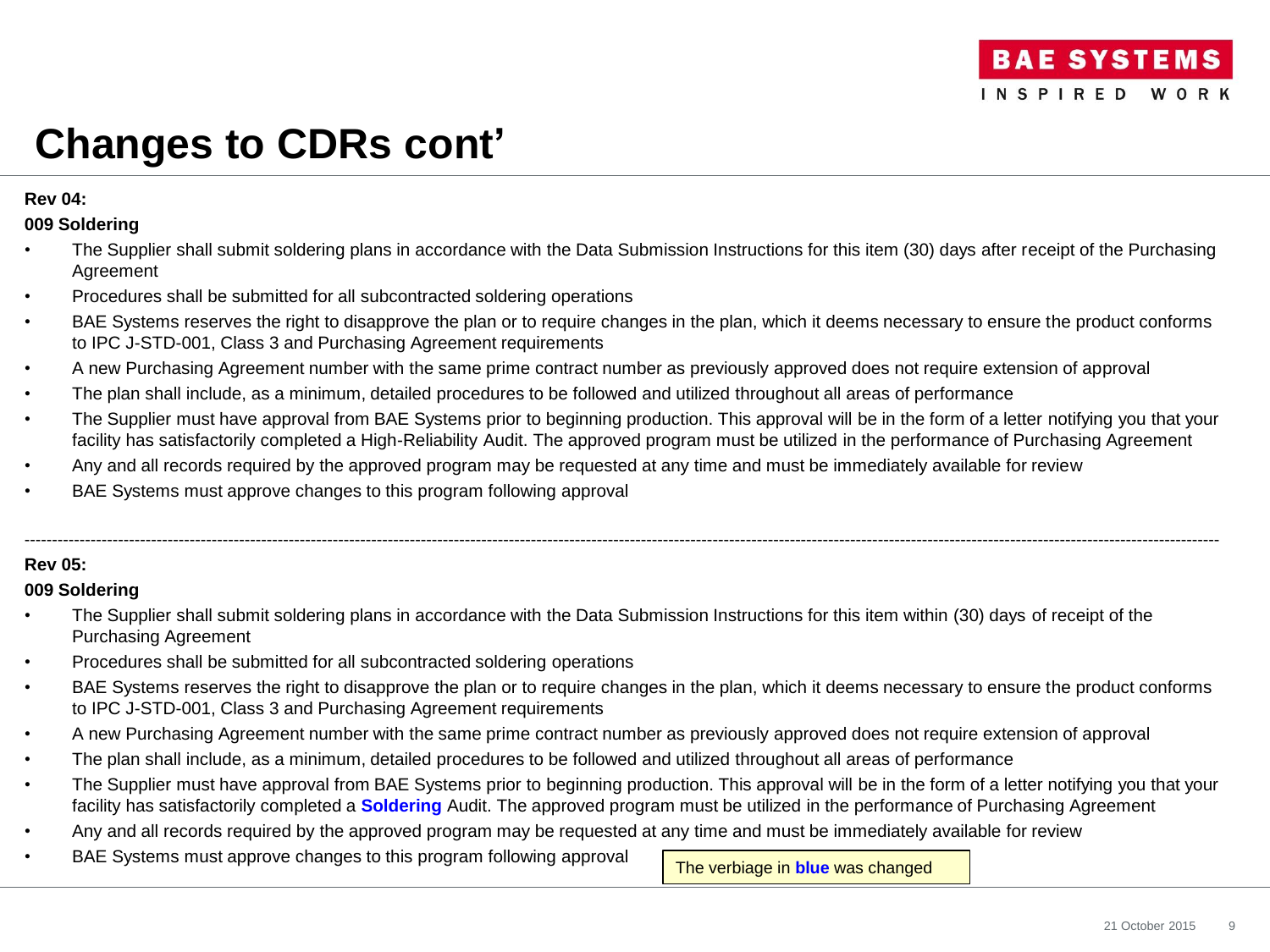### **Rev 04:**

## **016 Plating**

The Supplier shall provide written certification documenting that the plating was performed in accordance with drawing and Purchasing Agreement requirements. The facility actually performing the plating shall prepare the certification. When baking for hydrogen embrittlement relief is required, the certification shall define the required bake time at temperature and contain a statement that the items were baked at the required temperature for the required minimum time specified in accordance with the required revision level of the specification.

Certification **MUST** include as a minimum:

- Part number
- Purchasing Agreement number
- Plating process specification used
- Baking temperature
- Baking time
- A statement that the baking operation was started within 3 hours of plating completion
- Complete lot traceability to all certifications related to the BAE Systems Purchasing Agreement
- Signature/title of the Supplier's representative
- Report date

The verbiage in **red** was deleted.

## **A. Electroplated Coating of Cadmium or Zinc:**

**All fasteners which are electroplated in cadmium or zinc shall be hydrogen embrittlement relieved by baking at 375°F ±25°F for 23 hours minimum. This baking process shall be initiated within four (4) hours of completion of the plating process.**

**Components requiring electroplated coating of cadmium or zinc, which are incorporated in equipment to be delivered under this Purchasing Agreement, shall allow the use of ASTM B 633, Type 2, of equivalent thickness, except salt spray test per ASTM B 633 is not required. An alternate coating for ASTM B 633 shall be Ion Vapor Deposited (IVD) Aluminum MIL-DTL-83488, Type II, of equivalent thickness. For components requiring non-electroplated coatings of cadmium or zinc, the alternate coating shall be MIL-DTL-83488, Type II, of equivalent thickness.** 

## **B. Solid Film Lubricant, MIL-PRF-46010:**

**When performing solid film lubricant on steel products, the parts shall receive a solid film bake cure at 300 F, unless the drawing specifies a specific temperature.**

**SEE NEXT SLIDE FOR REV 05**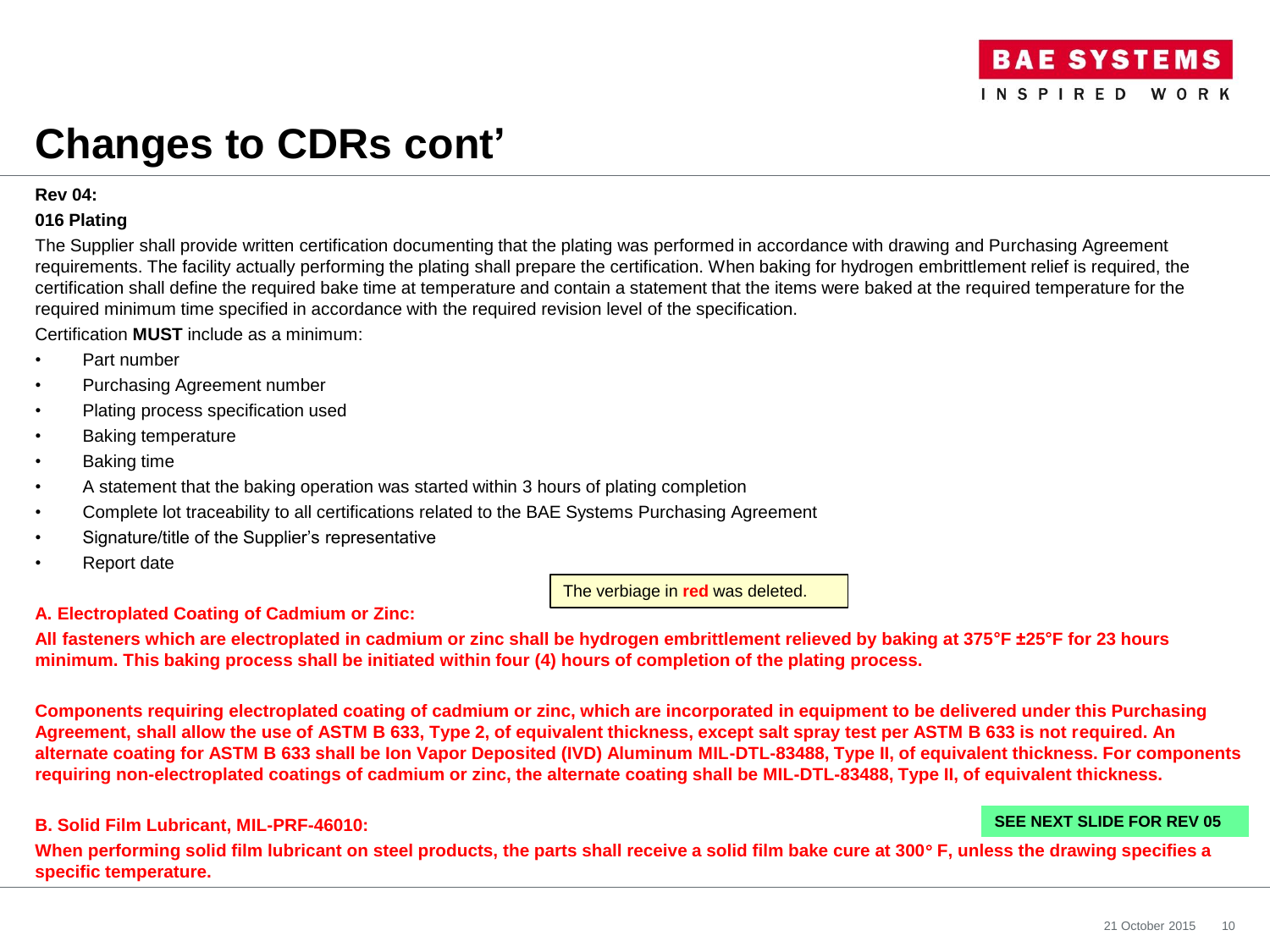### **Rev 05:**

## **016 Plating**

The Supplier shall provide written certification documenting that the plating was performed in accordance with drawing and Purchasing Agreement requirements. The facility actually performing the plating shall prepare the certification. When baking for hydrogen embrittlement relief is required, the certification shall define the required bake time at temperature and contain a statement that the items were baked at the required temperature for the required minimum time specified in accordance with the required revision level of the specification.

Certification **MUST** include as a minimum:

- Part number
- Purchasing Agreement number
- Plating process specification used
- Baking temperature
- Baking time
- A statement that the baking operation was started within 3 hours of plating completion
- Complete lot traceability to all certifications related to the BAE Systems Purchasing Agreement
- Signature/title of the Supplier's representative
- Report date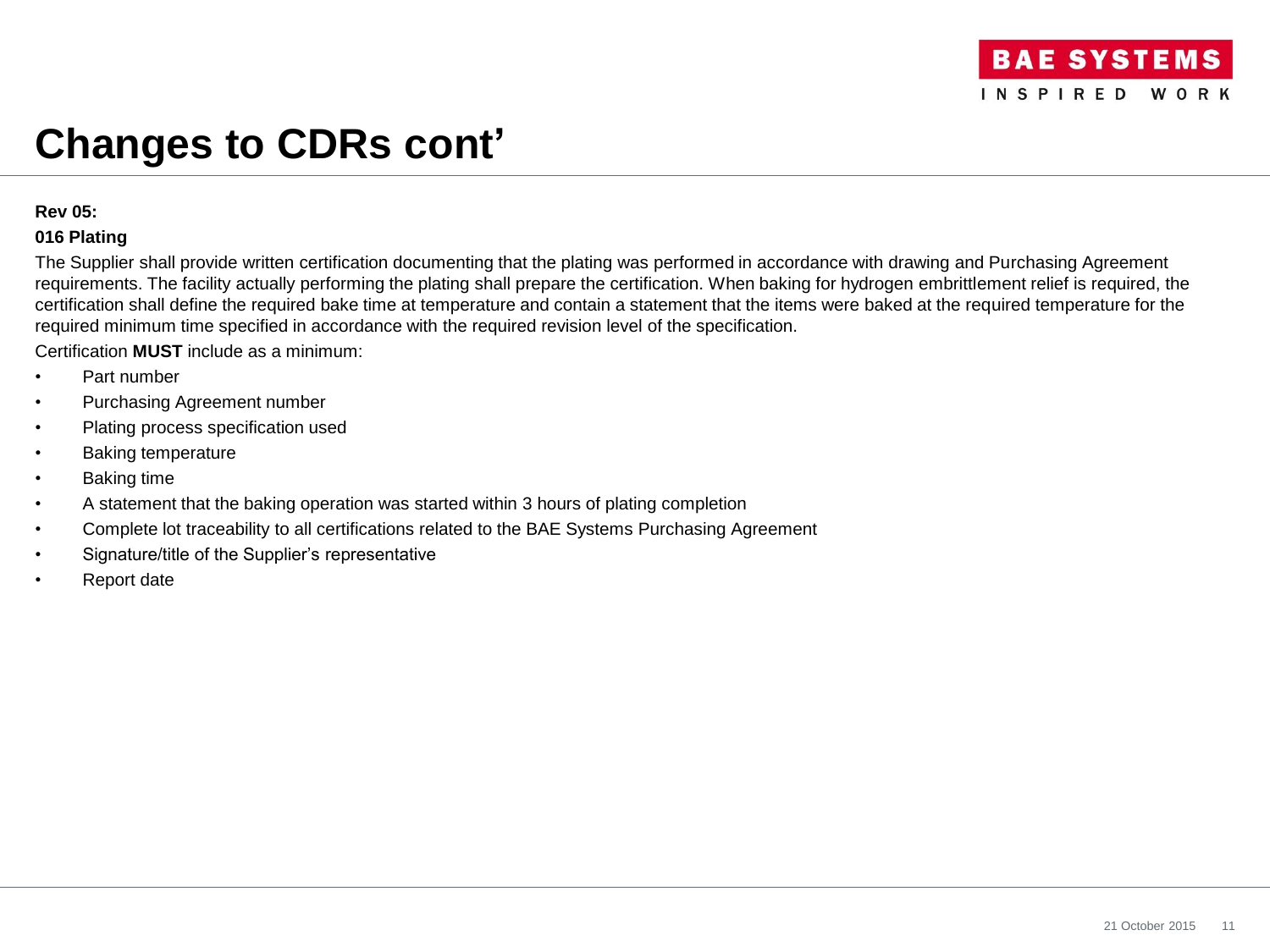### **Rev 04:**

## **018 Physical and Chemical Test Reports**

With each shipment, the Supplier shall provide all actual chemical, mechanical, and/or physical test results pertaining to the material shipped under this Purchasing Agreement with traceability to the original mill/manufacturer, heat lot, and country of origin, as applicable. This data shall be provided to BAE Systems in accordance with the Data Submission Instructions for this part.

## **Rev 05:**

## **018 Physical and Chemical Test Reports**

With each shipment, the Supplier shall provide **a material certification including** all actual chemical, mechanical, and/or physical test results pertaining to the material shipped under this Purchasing Agreement with traceability to the original mill/manufacturer, heat lot, and country of origin, as applicable. This data shall be provided to BAE Systems in accordance with the Data Submission Instructions for this part.

---------------------------------------------------------------------------------------------------------------------------------------------------------------------------------------------------------

The verbiage in **green** was added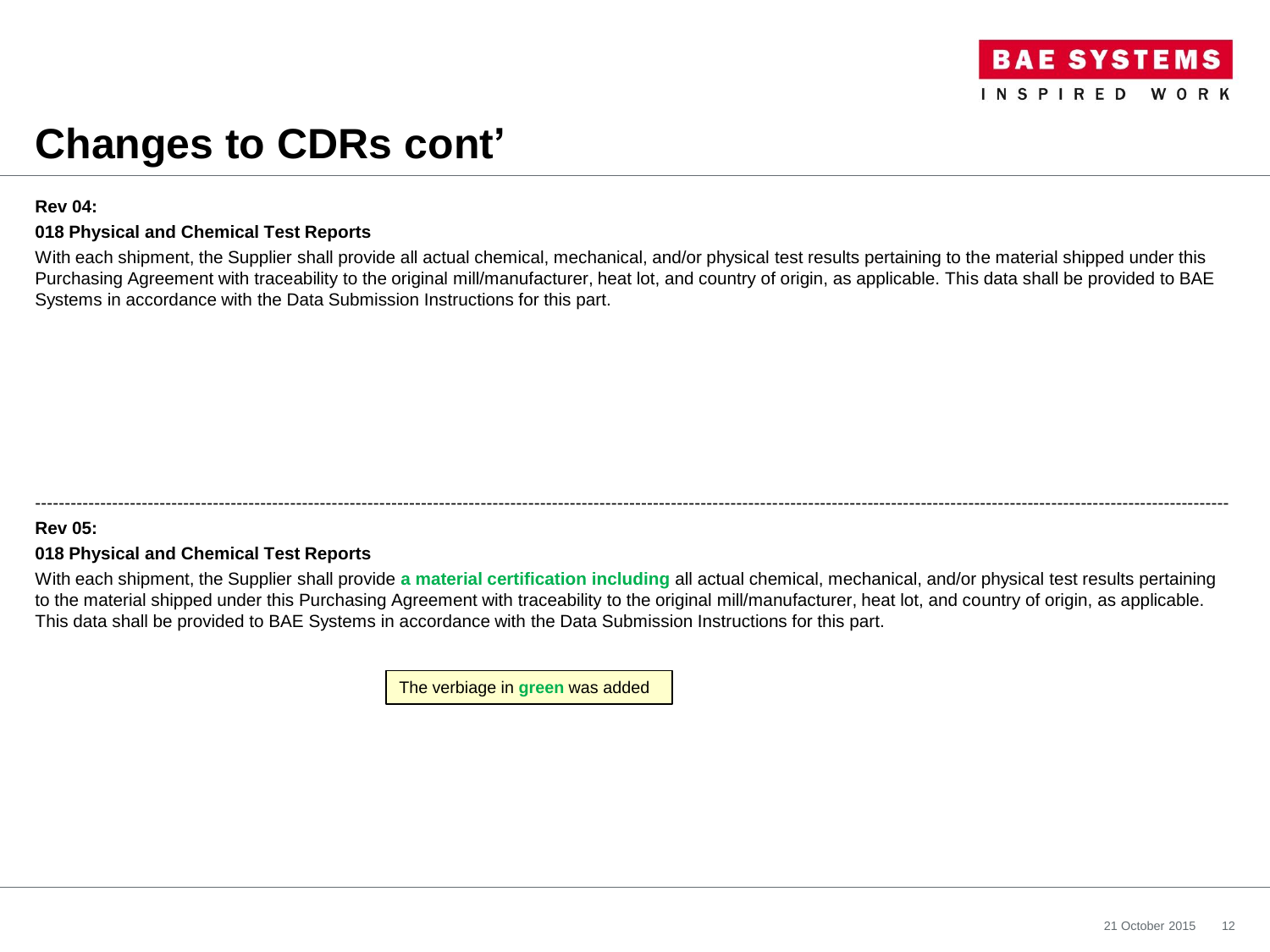

## **Rev 04**

## **019 Test Samples – Tensile Testing**

With each shipment, the Supplier shall provide a set of two un-machined test bars suitable for the mechanical testing required by Purchasing Agreement or referenced specification. Both bars shall be made from the same melt and heat treated in the same lot as the supplied parts.

## **Rev 05**

## **019 Test Samples – Tensile Testing**

The verbiage in **blue** was changed

## Addition

With each shipment, the Supplier shall provide a set of two **samples (un-machined test bars/sheet stock)** suitable for the mechanical testing as required by Purchasing Agreement or referenced specification. Both shall be made from the same melt and heat treated in the same lot as the supplied parts. Identify by paint marking.

------------------------------------------------------------------------------------------------------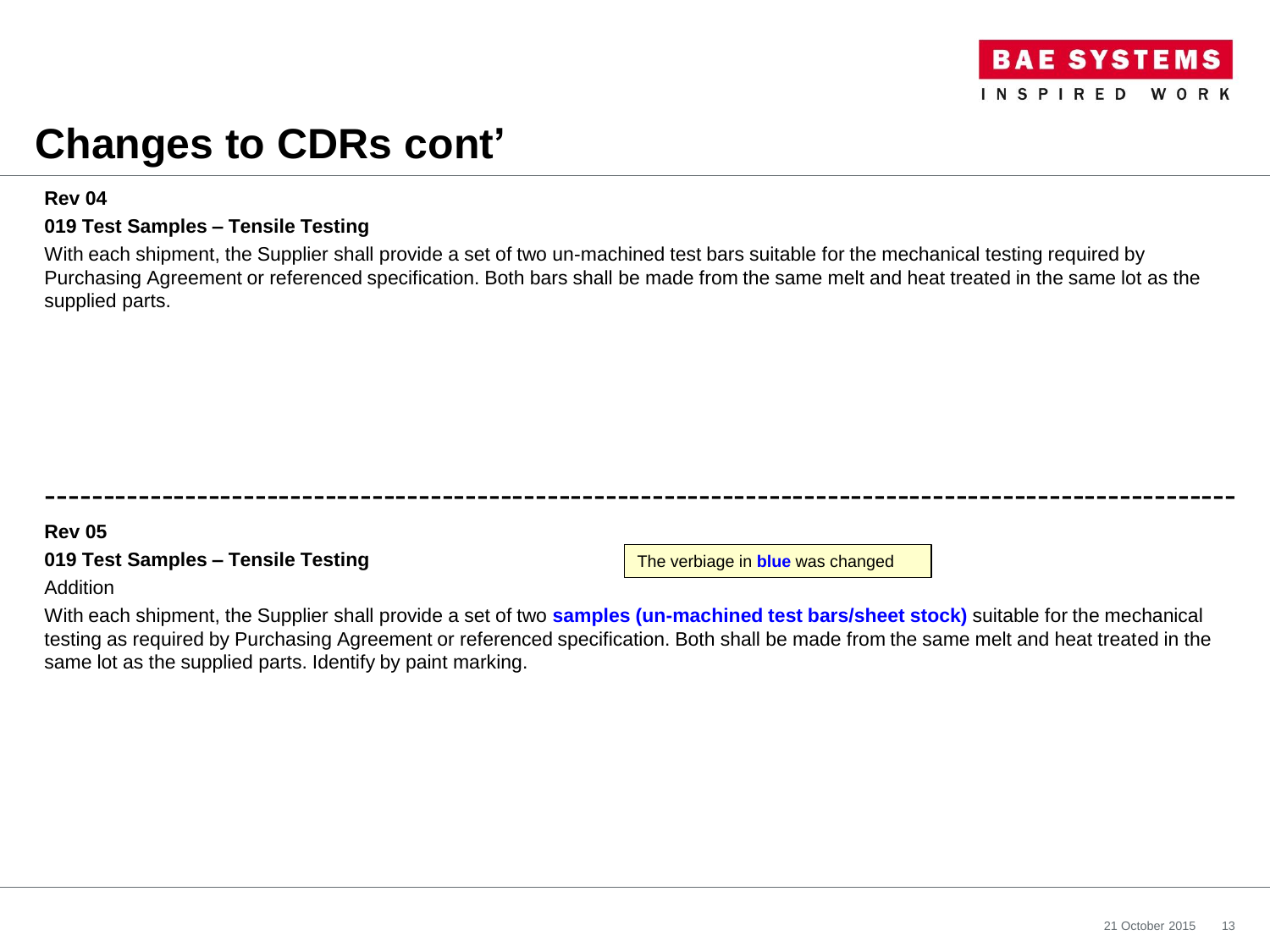

**Rev 04**

### **020 Heat Treating**

With each shipment, the Supplier shall provide a written certification that heat treatment was performed in accordance with drawing and Purchasing Agreement requirements. When the drawing specifies a hardness range for materials due to quench and temper or other practices, actual results shall recorded on the certification. When heat treating is performed by a facility other than the Supplier shown on Purchasing Agreement, the name of that subcontractor and a copy of the certificate furnished by the subcontractor for the heat treatment shall be furnished to BAE Systems. When specified on the drawing and/or the Purchasing Agreement, test samples shall be provided to BAE Systems for evaluation.

-------------------------------------------------------------------------------------------------------------------------------------------------------------------------------------------------------------------------

**Note: there are bullets A. through G. that do not have any changes/additions or deletions**

## **Rev 05**

## **020 Heat Treating**

With each shipment, the Supplier shall provide a written certification that heat treatment was performed in accordance with drawing and Purchasing Agreement requirements.

**Supplier shall conduct a visual inspection for cracks or other injurious defects.**

The verbiage in **green** was added

When the drawing specifies a hardness range for materials due to quench and temper or other practices, actual results shall recorded on the certification.

When heat treating is performed by a facility other than the Supplier shown on Purchasing Agreement, the name of that subcontractor and a copy of the certificate furnished by the subcontractor for the heat treatment shall be furnished to BAE Systems.

When specified on the drawing and/or the Purchasing Agreement, test samples shall be provided to BAE Systems for evaluation.

**The below processes shall be completed as stated per specific drawing requirements. Bullets A. through G. are listed below this sentence on the actual document**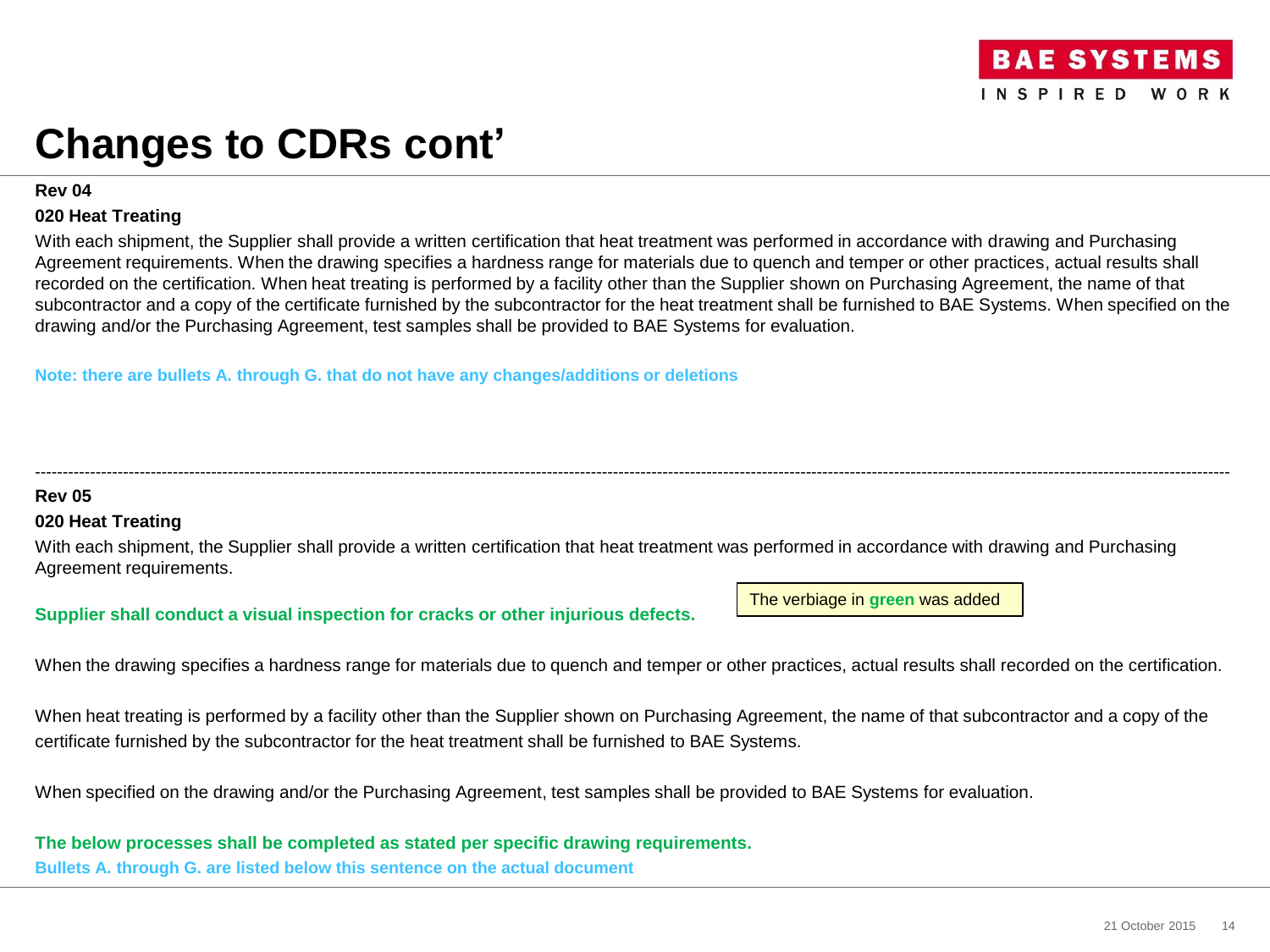## **Rev 04**

## **023 Age Control**

Age-sensitive items include, but are not limited to, paint, adhesives, and rubber products. The following requirements apply to all items with this requirement:

- Age-sensitive items shall be delivered with a minimum of 75% of the shelf life remaining
- All age-sensitive items and their respective shipping containers shall be permanently marked with the cure/manufacture and the expiration dates in addition to any other marking requirements
- For parts delivered on a spool or reel, the marking must be applied to a visible location on the outside of the spool or reel
- The cure/manufacture and expiration dates shall be in either Quarter/Year format (for product with a shelf life in excess of three (3) years) or Month/Year format (for product with a shelf life of three (3) years or less). The method of marking and the marking height shall be in the manufacturer's format, however the marking shall not affect the part's form, fit, or function Example: CURE 4Q/2010

EXP 4Q/2016

- In addition to the requirements of SQAM paragraph 8.5, Certificates of Conformance for age sensitive items shall include:
	- Lot traceability by run, batch, lot, or date of manufacture
	- Shelf life expiration date (as required by specification)
	- Storage conditions to achieve shelf life, if not stated on the material package

**SEE NEXT SLIDE FOR REV 05**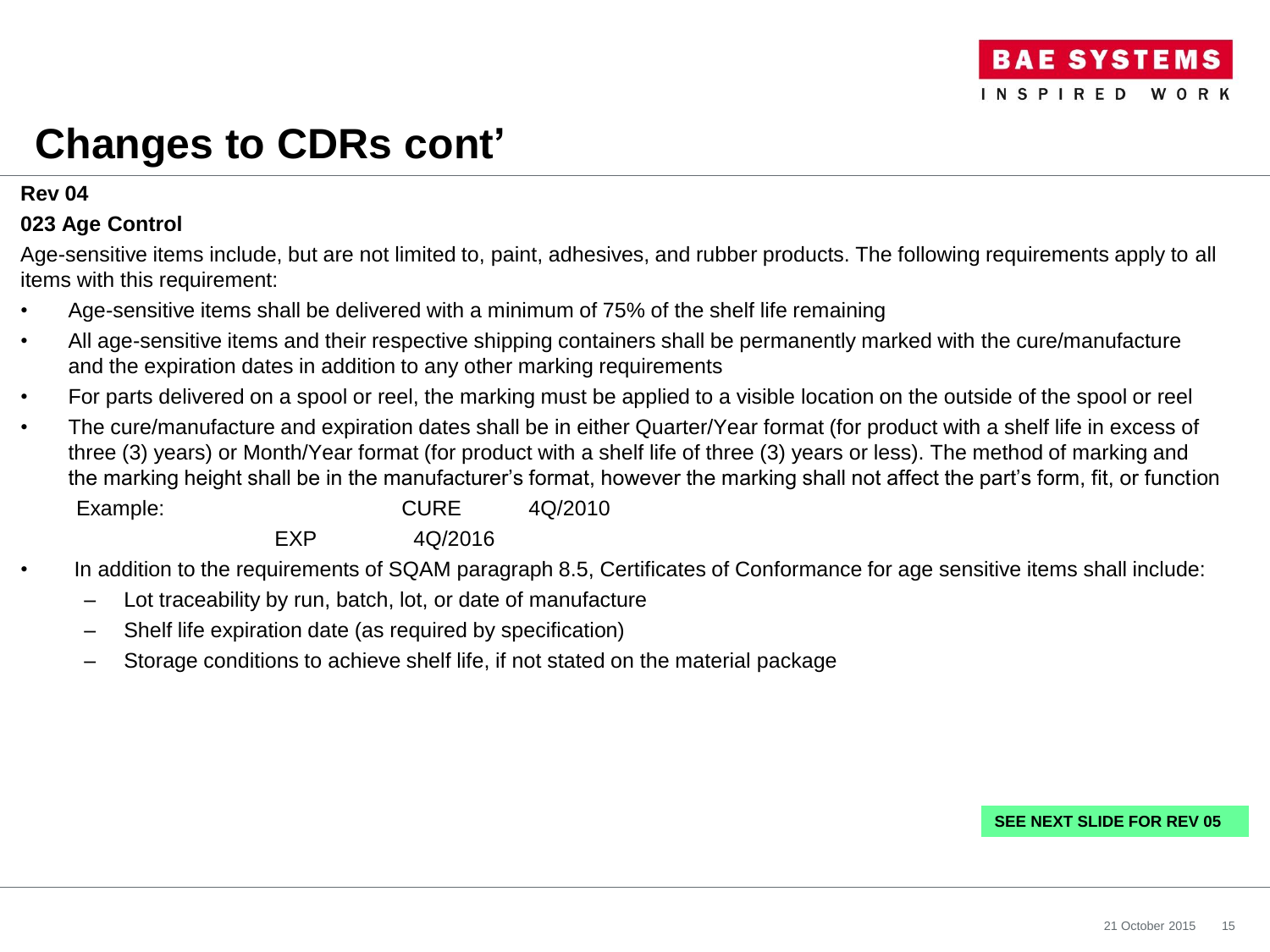## **Rev 05**

The verbiage in **green** was added

## **023 Age Control**

Age-sensitive items include, but are not limited to, paint, adhesives, and rubber products. The following requirements apply to all items with this requirement:

- **Age-sensitive items shall be delivered as directed by requirement assigned from below.** 
	- **With a minimum of 50% of the shelf life remaining or**
	- **With a minimum of 75% of the shelf life remaining.**
	- **With a minimum of 85% of the shelf life remaining.**
	- **Other as directed by contract.**

- Age-sensitive items shall be delivered with a minimum of **50%** of the shelf life remaining or as directed by contract.
- All age-sensitive items and their respective shipping containers shall be permanently marked with the cure/manufacture and the expiration dates in addition to any other marking requirements
- For parts delivered on a spool or reel, the marking must be applied to a visible location on the outside of the spool or reel
- The cure/manufacture and expiration dates shall be in either Quarter/Year format (for product with a shelf life in excess of three (3) years) or Month/Year format (for product with a shelf life of three (3) years or less). The method of marking and the marking height shall be in the manufacturer's format, however the marking shall not affect the part's form, fit, or function Example: CURE 4Q/2010 EXP 4Q/2016
- In addition to the requirements of SQAM paragraph 8.5, Certificates of Conformance for age sensitive items shall include:
	- Lot traceability by run, batch, lot, or date of manufacture
	- Shelf life expiration date (as required by specification)
	- Storage conditions to achieve shelf life, if not stated on the material package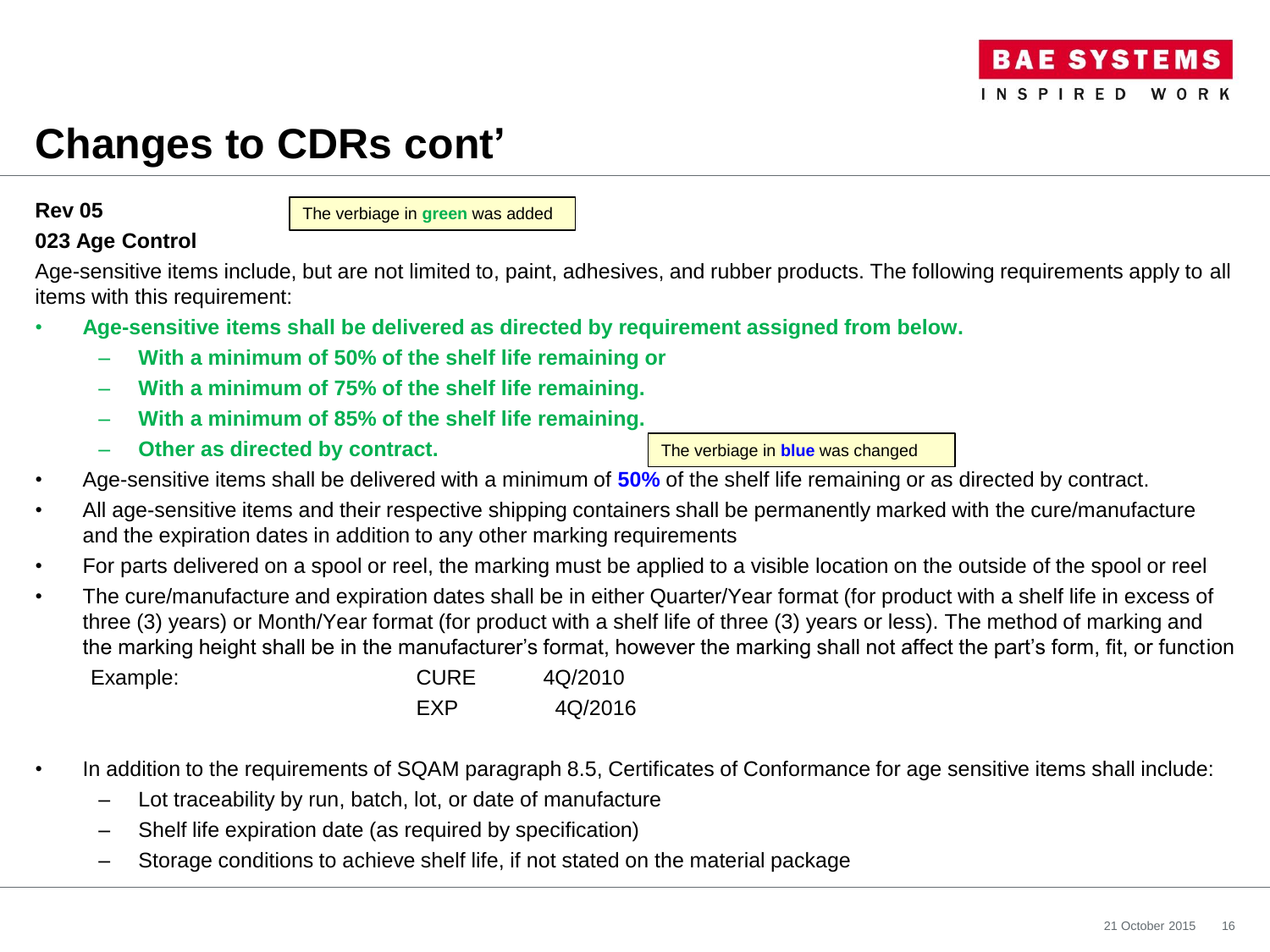

## **Rev 04:**

## **026 Quality Requirements**

The Supplier shall maintain on file, and provide to BAE Systems upon request, objective quality evidence demonstrating compliance to all of the requirements of this Purchasing Agreement. When documentation is requested by BAE Systems, the documentation shall be provided in a commonly readable electronic format and shall be emailed to the authorized BAE Systems representative requesting the information or as specified by that individual.

## **Rev 05:**

## **026 Quality Requirements**

The Supplier **shall** maintain on file, and provide to BAE Systems upon request, objective quality evidence demonstrating compliance to all of the requirements of this Purchasing Agreement. When documentation is requested by BAE Systems, the documentation shall be provided in a commonly readable electronic format and **shall** be **provided to BAE Systems in accordance with the Data Submission Instructions for this part.** 

---------------------------------------------------------------------------------------------------------------------------------------------------------------------------------------------------------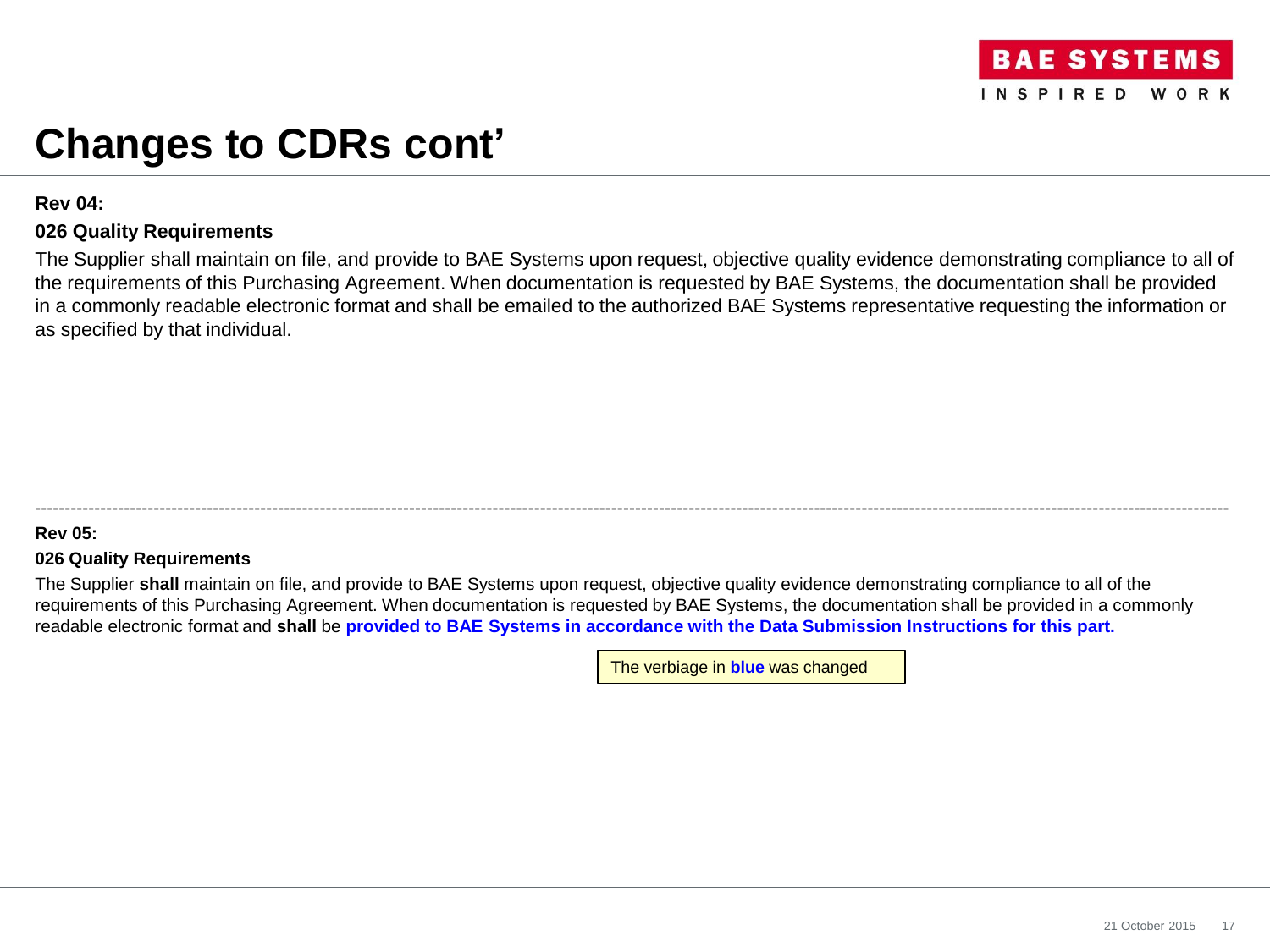### **Rev 04:**

## **028 Unique Identification (UID)**

This item requires UID marking in accordance with the TDP requirements.

If the UID marking is already present, verify that it is intact and scannable. If the scan fails, replace the existing marking with new UID marking. It is acceptable to add UID marking to an existing data plate as long as the following human readable information (HRI) is present:

- Cage Code
- Part Number
- Serial Number

The verbiage in **red** was deleted.

• **In the event the print location for the UID mark cannot be met, it is acceptable to locate the UID mark in an area close to the desired location.** 

### **Rev 05:**

## **028 Unique Identification (UID)**

The verbiage in **blue** was changed

This item requires UID marking in accordance with the TDP requirements. If the UID marking is already present, verify that it is intact and **able to be scanned.** If the scan fails, replace the existing marking with new UID marking.

---------------------------------------------------------------------------------------------------------------------------------------------------------------------------------------------------------

It is acceptable to add UID marking to an existing data plate as long as the following human readable information (HRI) is present:

- Cage Code
- Part Number
- Serial Number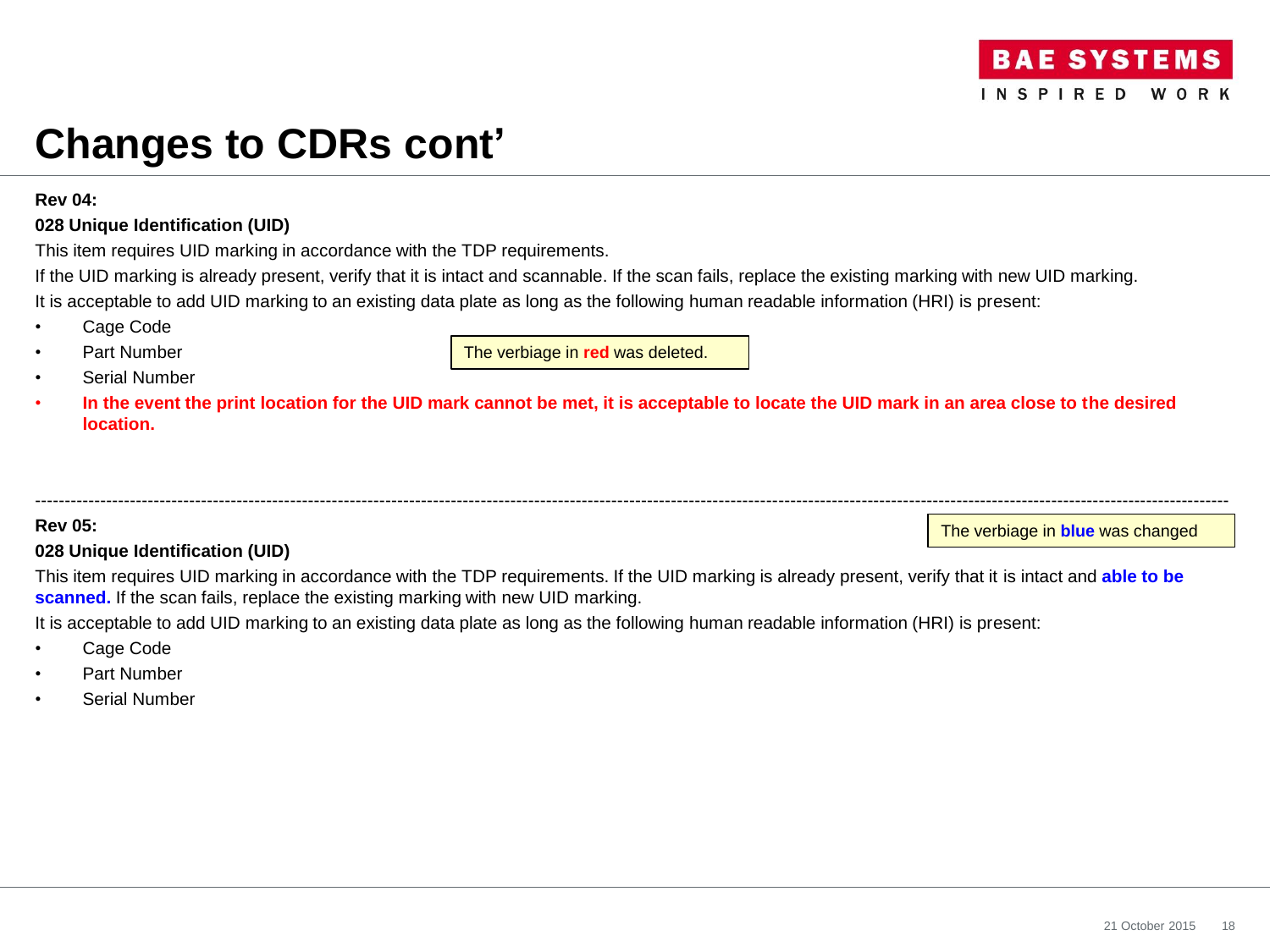### **Rev 04:**

### **032 Ballistic Requirements-Transparent Armor**

A ballistic first article test shall be performed and accepted prior to any production of transparent armor. All drawing and specification requirements shall be met as required for the ballistic FAT and ballistic lot testing.

BAE Systems source inspection shall be requested prior to shipping the samples for ballistic testing.

In addition to the marking requirements, specified in the PO and on the drawings, ALL test specimens, shipping containers and associated documents shall be clearly marked "First Article Sample" or "Lot Sample."

All Ballistic test samples shall have the following documents e-mailed to BAE Systems SQA prior to shipment with copies included with the shipment:

• **BAE Systems source inspection report/waiver with SQA stamp or signature** 

• **Government stamp on packing list when CDR006 is assigned to the PO**

The verbiage in **red** was deleted.

• **Ballistic Test Submittal Form with SQA signature**

Following Ballistic First Article approval, the supplier shall submit lot samples for testing per the schedule in the ballistic test specification.

**The supplier shall notify the BAE Systems Authorized Purchasing Representative to determine if the FAT must be repeated when any of the following occurs:** 

- **Receipt of new Purchasing Agreement or contract**
- **Change in manufacturing process (introduction of a new manufacturing technique or new laminated glass source)**
- **Change in any drawing configuration, component, or sub-component parts**
- **Change in manufacturing location**
- **A break in production or process in excess of twelve (12) months, unless otherwise specified**

**BAE Systems shall respond in writing. The supplier shall retain a copy of the response as quality evidence.**

### **SEE NEXT SLIDE FOR REV 05**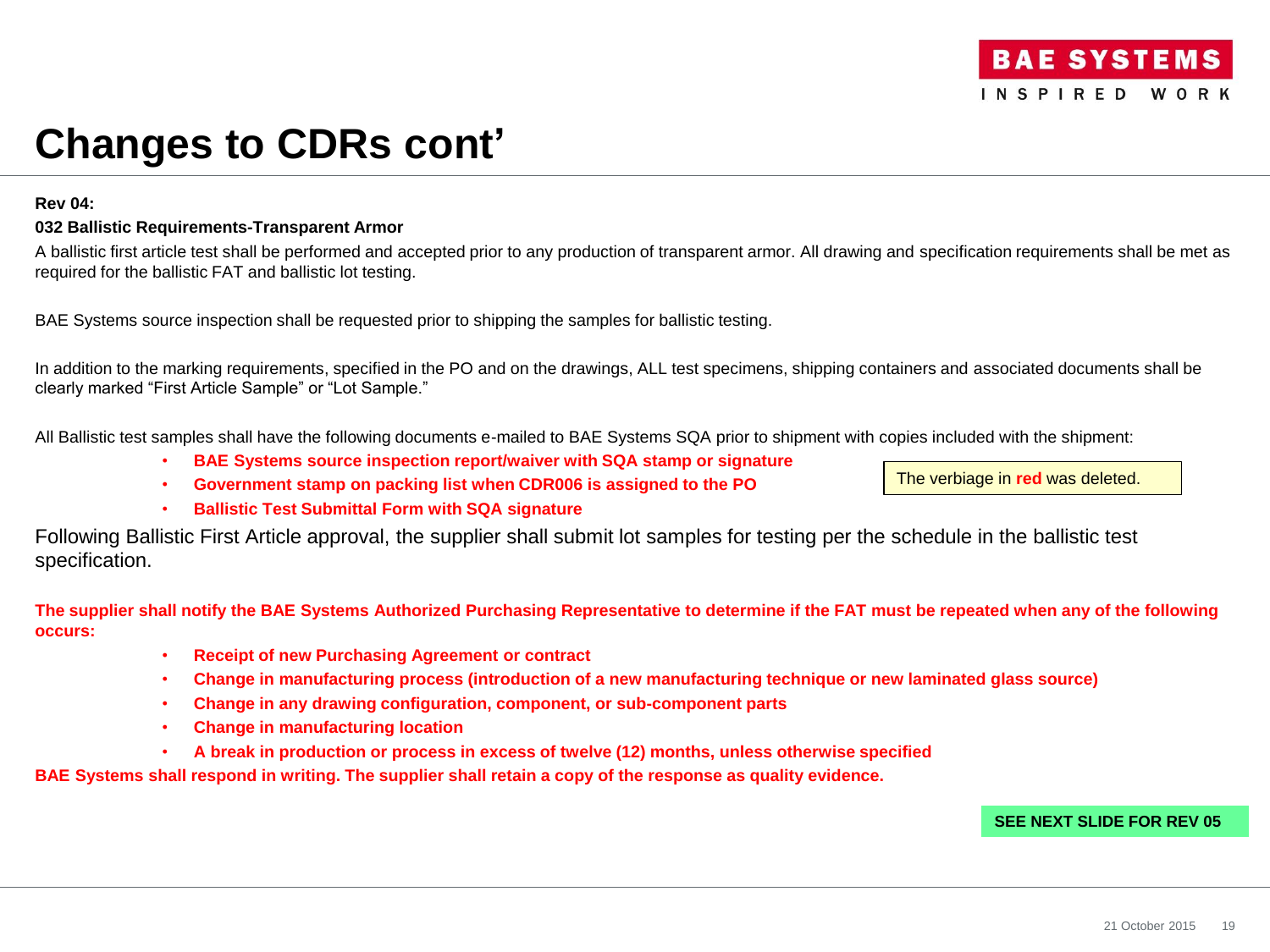

## **Rev 05:**

## **032 Ballistic Requirements-Transparent Armor**

A ballistic first article test shall be performed and accepted prior to any production of transparent armor. All drawing and specification requirements shall be met as required for the ballistic FAT and ballistic lot testing.

BAE Systems source inspection shall be requested prior to shipping the samples for ballistic testing.

In addition to the marking requirements, specified in the PO and on the drawings, ALL test specimens, shipping containers and associated documents shall be clearly marked "First Article Sample" or "Lot Sample."

## **All Ballistic test documentation shall be provided in accordance with the Data Submission Instructions for this item.**

Following Ballistic First Article approval, the supplier shall submit lot samples for testing per the schedule in the ballistic test specification.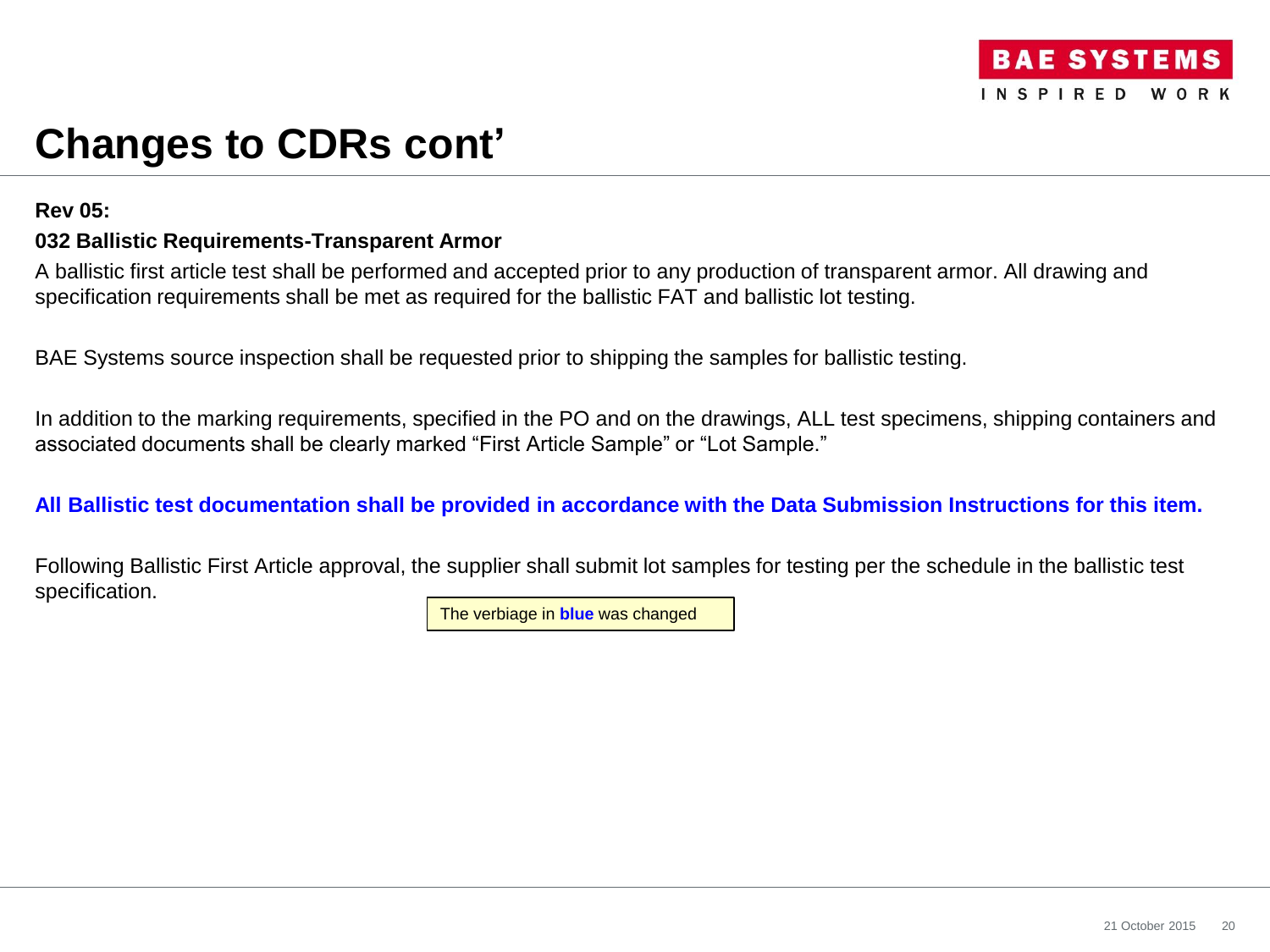### **Rev 04:**

#### **034 Ballistic Requirements- Metal and Composite Materials**

The Supplier shall provide a copy of the material certification and Government approval letter, including firing number, for each heat/lot of ballistic material in accordance with the Data Submission Instructions for this item.

For armor castings and extrusions, the Supplier shall maintain a listing of Government-approved firing numbers for all material recipes supplied to BAE Systems.

If the material is manufactured to MIL-DTL-46100 or MIL-DTL-12560, thermal processing of cut edges (plasma or laser cutting) shall require NDE of the edges to verify that the thermal processing did not cause edge cracking. The Supplier shall provide a copy of the NDE results in accordance with the Data Submission Instructions for this item for each shipment.

-------------------------------------------------------------------------------------------------------------------------------------------------------------------------------------------------------------------------

### **Rev 05:**

034 Ballistic Requirements- Metal and Composite Materials

- **A. Ballistic Firing Records for Plate and Composites- The Supplier shall provide a copy of the:** 
	- **a. Physical and Chemical Test Reports**
	- **b. Government Ballistic Test Certification**

**This entire section changed completely**

- **B. Including firing number, for each heat/lot of ballistic material in accordance with the Data Submission Instructions for this item. Ballistic Firing Records for Casting - For armor castings and extrusions, the Supplier shall maintain a listing of Government approved firing numbers for all material recipes supplied to BAE Systems.**
- **C. Aluminum Forgings - Require ballistic test for each lot, including longitudinal and transverse tensile tests per MIL-DTL-45225. Results shall be provided in accordance with the Data Submission Instructions for this item.**
- **D. Thermally cut edges of MIL-DTL-46100, or MIL-DTL-12560 steel armor shall meet the following requirements:**
	- **a. The heat affected zone shall not exceed 1.2 times the plate thickness or .625 inches maximum as determined by Rockwell C hardness testing to meet or exceed the minimum allowable hardness per the applicable specification. This shall be verified for each thermal cutting procedure (heat input, travel speed, laser wattage, plate thickness range, etc.) to be used for the order. A report with actual test results shall be submitted.**
	- **b. Each steel armor part shall be non-destructively tested on thermally cut edges (water jet, machining or other non-thermal process do not require NDT testing) using either magnetic particle or dye penetrant inspection.**
	- **c. Magnetic particle inspect in accordance with ASTM E709 or dye penetrant inspect in accordance with ASTM E165.**
	- **d. In any four inches of edge length, linear indication length shall not exceed twice the plate thickness. Multiple linear indications shall not exceed twice the plate thickness when their lengths are summed. No more than ten indications in any four inch length are permitted.**
	- **e. Linear indications may be reworked by grinding or machining within the feature limits of size, and re-inspected.**
	- **f. Reduced inspection may be permitted upon demonstration of no rejectable defects for a continuous period of time with approval of BAE Supplier Quality to AQL 1.0 to the C=0 sampling plan**
- **E. Non Destructive Inspection (NDI) documentation shall be provided in accordance with the Data Submission Instructions for this item.**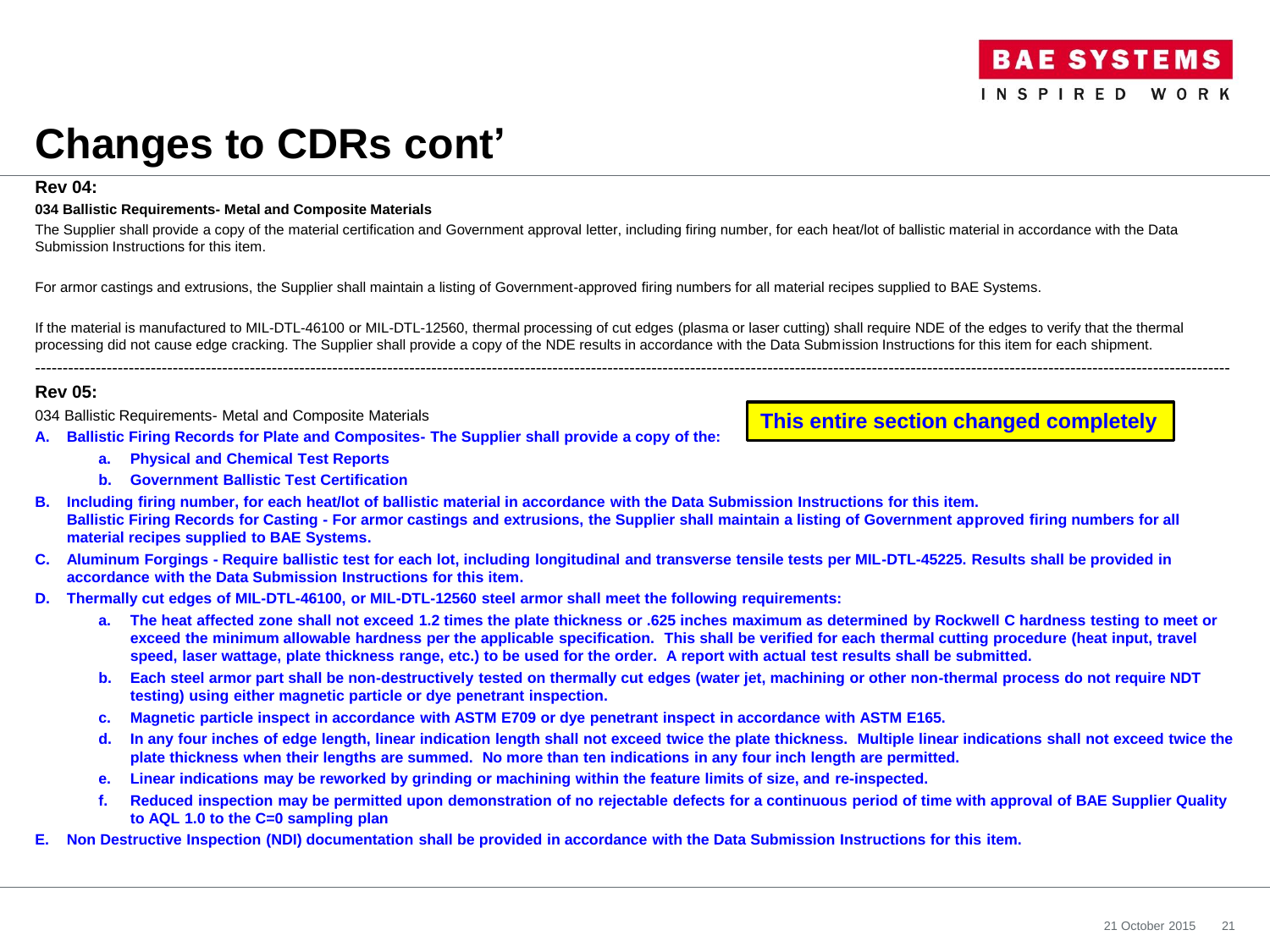## **Rev 04:**

## **041 Critical Safety Item (CSI)**

The Supplier shall provide documentation for all Critical Safety Items (CSI), Hardness Critical Items (HCI), or Observable Critical Items (OCI) identified for this item by the TDP. **Sample size for this inspection shall be 100% for the identified characteristic(s).** Actual results, including an authorized signature and date of acceptance, traceable to a specific shipment shall be recorded and provided prior to shipment. **Summary data may be included.** Submission of documentation shall be made in accordance with the Data Submission Instructions for this item.

The verbiage in **red** was deleted.

## **Rev 05:**

## **041 Critical Safety Item (CSI)**

The Supplier shall provide documentation for all Critical Safety Items (CSI), Hardness Critical Items (HCI), or Observable Critical Items (OCI) identified for this item by the TDP. **Sample size for this inspection shall be 100% for the identified characteristic(s).** Actual results, including an authorized signature and date of acceptance, traceable to a specific shipment shall be recorded and

-------------------------------------------------------------------------------------------------------------------------------------------------------------------------------------------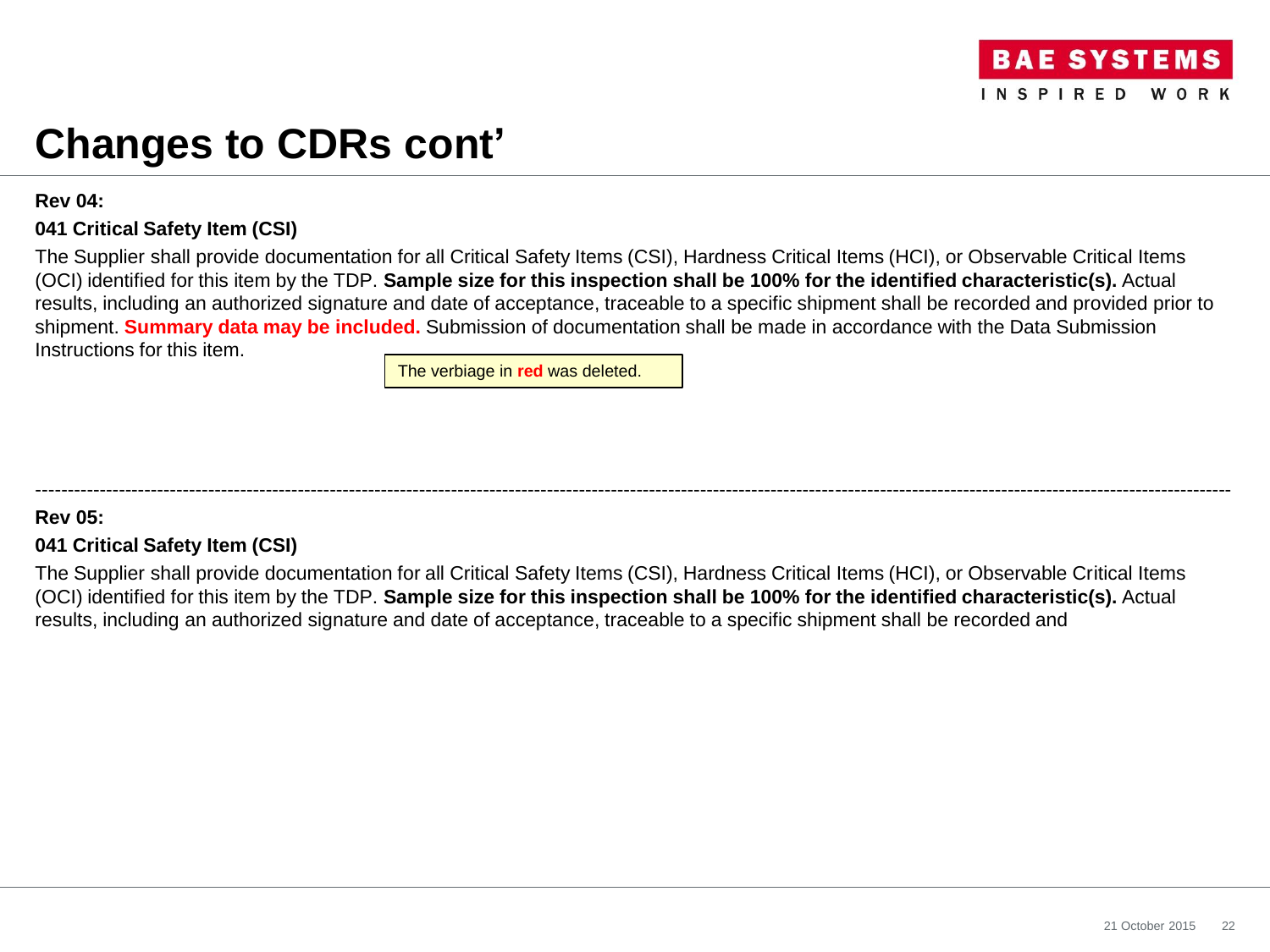## **Rev 04:**

## **042 Commercial Off The Shelf (COTS) Parts**

Commercial Off the Shelf (COTS) parts are ordered out of a standard catalog by the catalog part number and include items such as fuel filters, standard hydraulic fittings, and light bulbs. These parts are not designed for a specific application and are typically acquired from manufacturers that supply the same part to a variety of markets. **Parts ordered to the requirements of an ordinance drawing which references or specifies the use of a COTS part are not COTS parts.** 

Paragraph 8.3 of the SQAM is not applicable to this item; the Supplier shall provide a certificate of conformance and/or a packing slip as the objective quality evidence where no other objective evidence is available.

The verbiage in **red** was deleted.

**COTS parts will be identified with the manufacturer's part number and name or logo. The method of marking and marking height shall be in the manufacturer's format. The Supplier shall mark the shipping container with their Vendor Number.** 

------------------------------------------------------------------------------------------------------------------------------------------------------------------------------------------

## **Rev 05:**

## **042 Commercial Off The Shelf (COTS) Parts**

The verbiage in **green** was added

Commercial Off the Shelf (COTS) parts are ordered out of a standard catalog by the catalog part number and include items such as fuel filters, standard hydraulic fittings, and light bulbs. These parts are not designed for a specific application and are typically acquired from manufacturers **and authorized distributors** that supply the same part to a variety of markets.

Paragraph 8.3 of the SQAM is not applicable to this item; the Supplier shall provide a certificate of conformance and/or a packing slip as the objective quality evidence where no other objective evidence is available.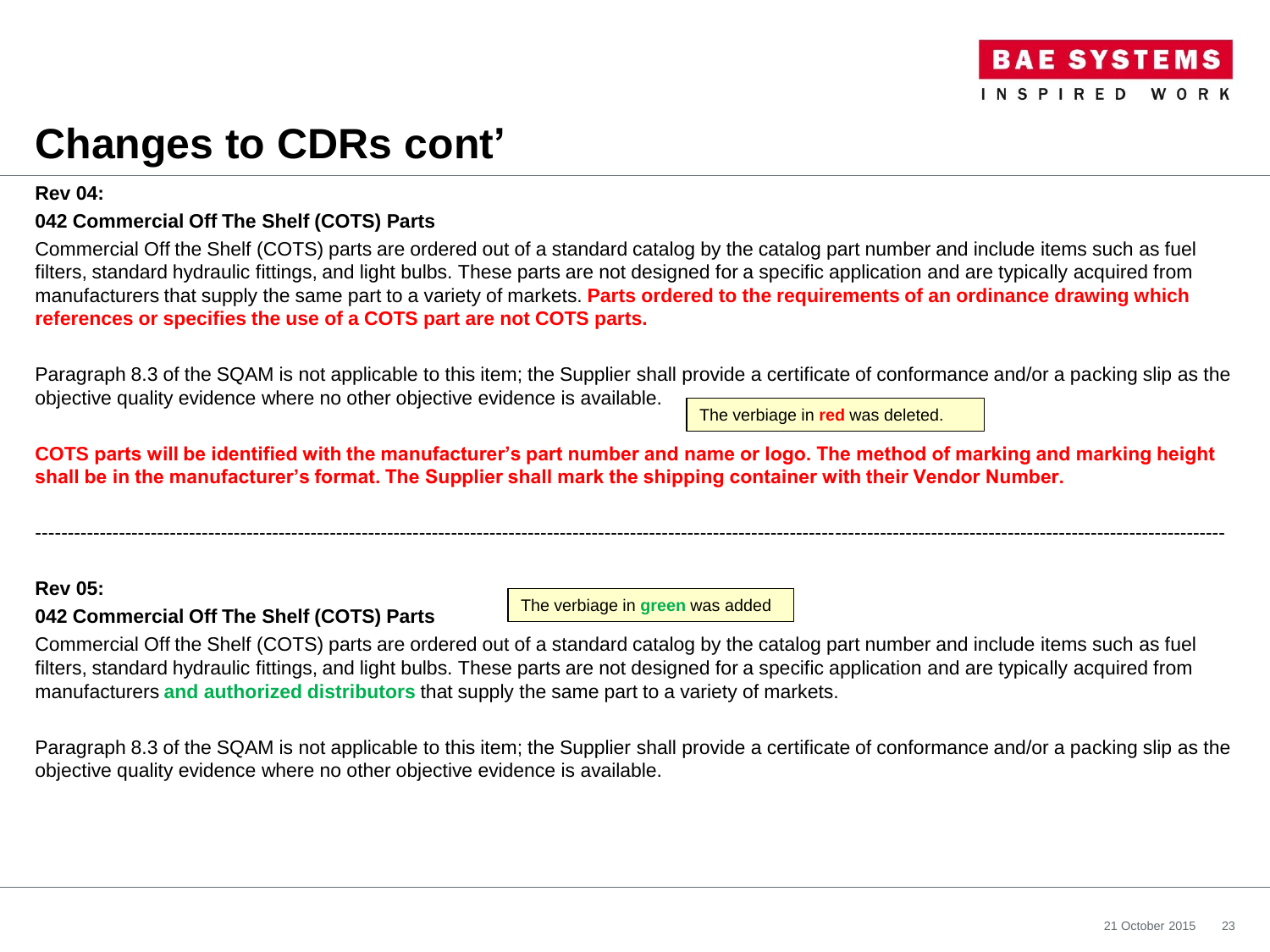

**CDR 047** has been revamped, consolidating each data submission CDR into one. CDRs 048, 049, 050, 051 and 052 have been deleted and the new verbiage in CDR 047 reflects the verbiage below in Rev 05

## **047 Data Submission Instructions**

All data submissions for this item, unless otherwise specified, shall be submitted electronically, with the exception of Louisville and Minneapolis. The email subject line should include the relevant Purchasing Agreement number and part number. Paperwork does not need to be shipped with the product.

--------------------------------------------------------------------------------------------------------------------------------------------------------------------------

For Louisville and Minneapolis, all data submissions shall be packaged in a separate envelope clearly marked "Certifications". This envelope shall be placed inside of the shipping container with the parts. For shipments with multiple containers of the same product, the envelope will be located in Box 1 of the delivery. In addition, do not include data submissions with certified parts or with parts which have completed source inspection.

Please see the following for the respective site you will be shipping to:

- Anniston, AL [sqa.anniston@baesystems.com](mailto:sqa.anniston@baesystems.com).
- Louisville, KY– [sqa-admin.minneapolis@baesystems.com](mailto:sqa-admin.minneapolis@baesystems.com)
- Minneapolis, MN [sqa-admin.minneapolis@baesystems.com](mailto:sqa-admin.minneapolis@baesystems.com)
- Santa Clara, CA [pqasc.landa@baesystems.com](mailto:pqasc.landa@baesystems.com)
- Sterling Heights, MI [sqasterlinghts.pands@baesystems.com](mailto:sqasterlinghts.pands@baesystems.com)
- York, PA [pqayork.landa@baesystems.com](mailto:pqayork.landa@baesystems.com)
- Aiken, SC [sqaaiken.pands@baesystems.com](mailto:sqaaiken.pands@baesystems.com)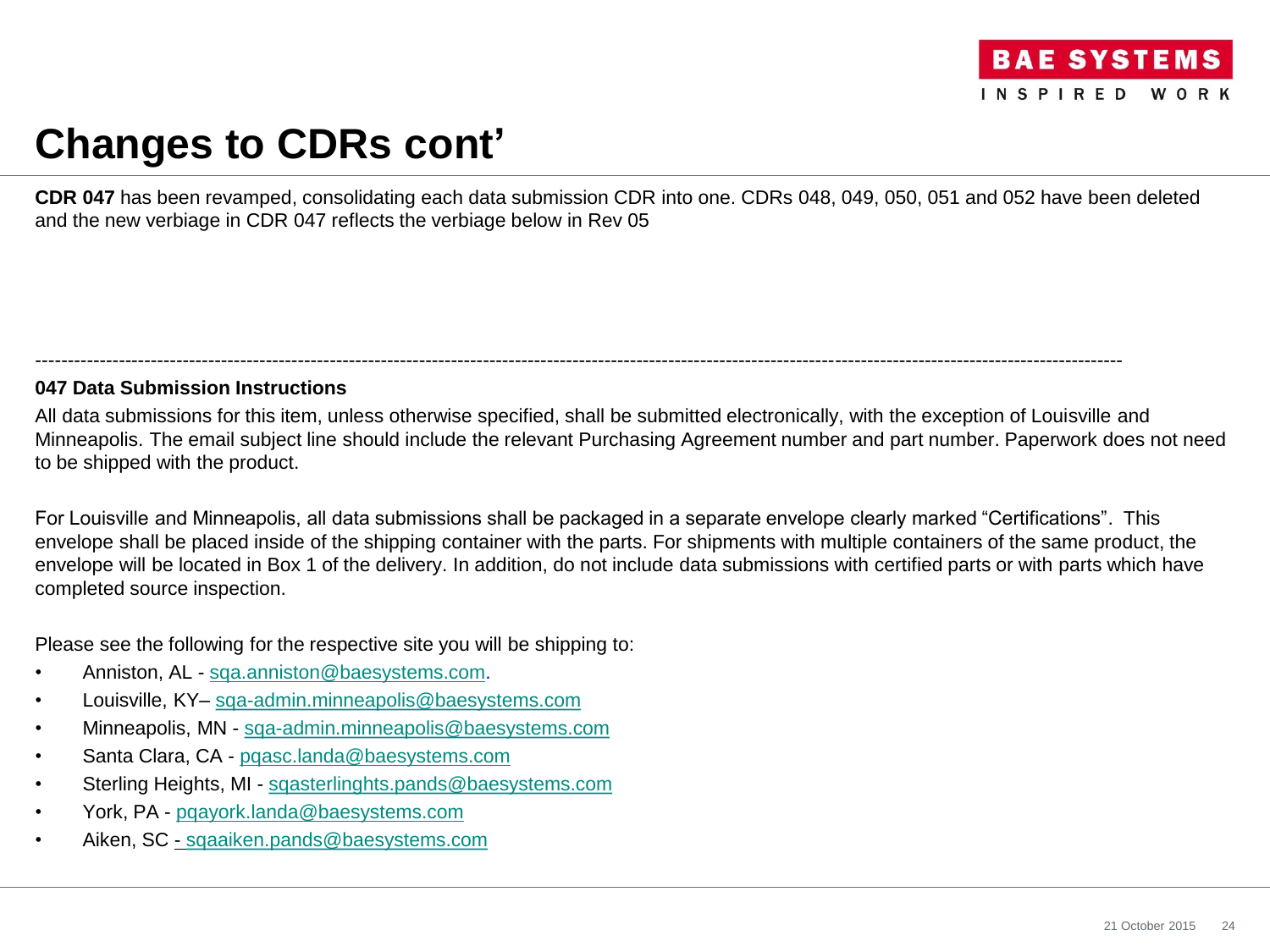**Rev 04:**

## **057 PPAP-Level 2**

The Supplier shall complete a PPAP in accordance with Level 2 of the Production Part Approval Process (PPAP) manual and shall submit the following to BAE Systems for approval:

| Design Record                                                                                       |                                                                         |
|-----------------------------------------------------------------------------------------------------|-------------------------------------------------------------------------|
| Engineering Change Documents (if applicable)                                                        |                                                                         |
| Dimensional Results with ballooned drawing (all characteristics, including drawing notes, numbered) |                                                                         |
| Photograph of the part marking                                                                      |                                                                         |
| Material, Performance Test Results                                                                  |                                                                         |
| <b>Qualified Laboratory Documentation</b>                                                           |                                                                         |
| Appearance Approval Report (if applicable)                                                          | The only thing that changed in Rev 05 is 12 months changed to 24 months |
| Sample Product                                                                                      |                                                                         |
| Part Submission Warrant (PSW)                                                                       |                                                                         |

All other requirements of the PPAP shall be completed, retained on file, and made available to BAE Systems upon request.

The Supplier shall not ship product to BAE Systems prior to receipt of a signed/approved PSW. Product shipped in advance of PPAP approval shall be subject to rejection.

Process or product changes require PPAP resubmission. Notification to BAE Systems prior to changes is essential as additional audits or supplier identification may be required prior to resubmission; such changes are to be communicated to your BAE Systems Procurement or Quality contact via the Product/Process Change Request (Form 1310). Process or product changes are defined as changes in the processing of the product that could affect its ability to meet design, durability, and reliability requirements, including:

- Use of a process or material other than those which were previously approved,
- Production from new or modified tools (except perishable tools), dies, molds, patterns, etc., including additional or replacement tooling,
- Production following any refurbishment or rearrangement of existing tooling or equipment,
- Production from tooling and equipment transferred from another manufacturing site,
- Change of a supplier for parts or services (e.g. heat treating, plating, welding),
- Break in production or product produced after tooling has been inactive for volume production for **12 months** or more,
- Any change in material, including not only raw material but also chemical compounds or processes (i.e. paints, adhesives, sealers, lubricants, plating, heat treat processes, etc.) which become part of the finished product; this includes changing to an engineering approved alternative material or any change in the sequence of operations,
- Upon request of BAE Systems' Purchasing or Quality representative.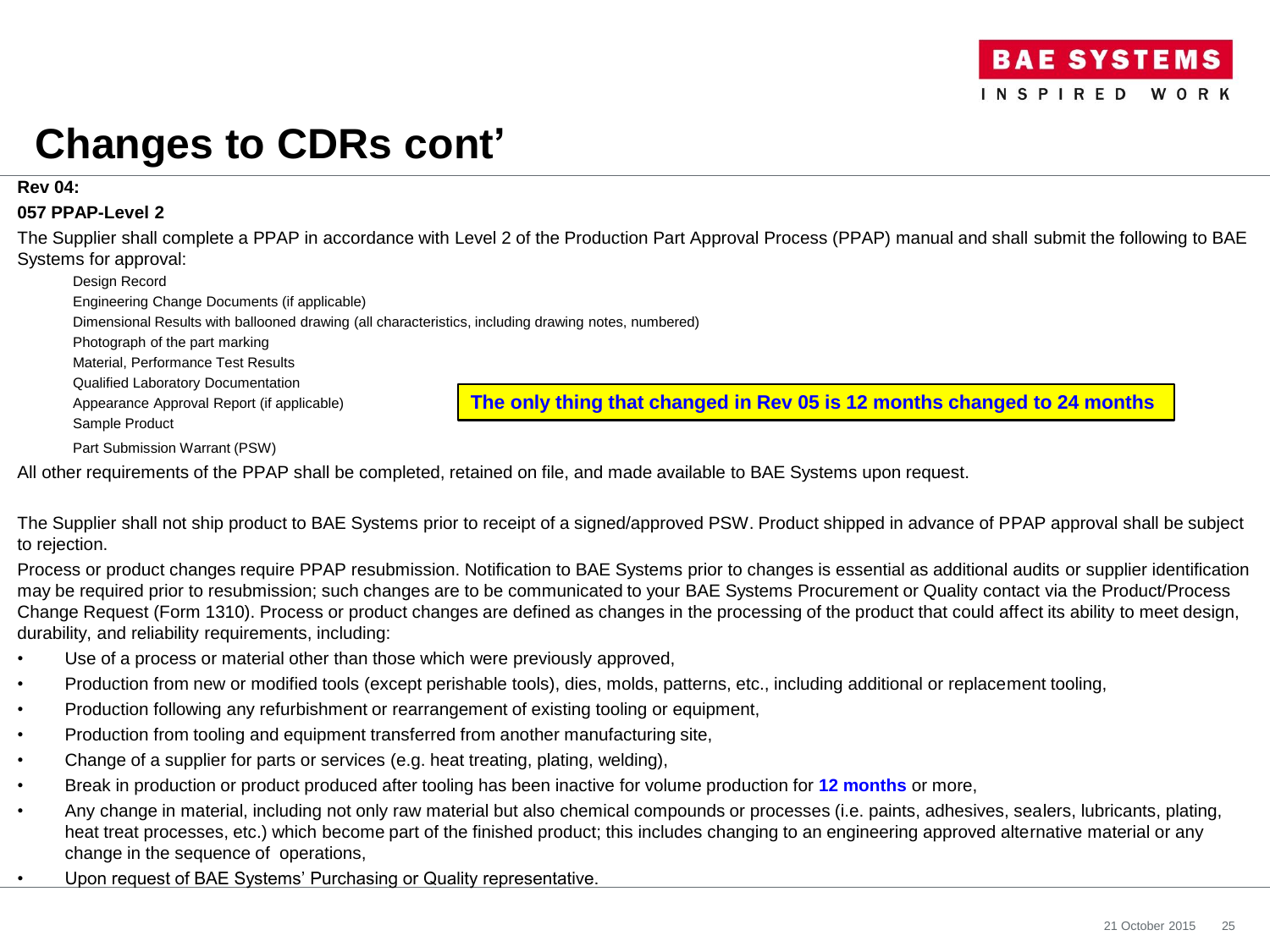#### **Rev 04:**

### **058 PPAP-Level 3**

The Supplier shall complete a PPAP in accordance with Level 3 of the Production Part Approval Process (PPAP) manual and shall submit the following to BAE Systems for approval:

| Design Record                                                                                       |                                                                         |
|-----------------------------------------------------------------------------------------------------|-------------------------------------------------------------------------|
| Engineering Change Documents (if applicable)                                                        |                                                                         |
| Customer Engineering Approval (if required)                                                         |                                                                         |
| Design FEMA                                                                                         |                                                                         |
| Process Flow Diagrams                                                                               |                                                                         |
| Process FEMA                                                                                        |                                                                         |
| Control Plan                                                                                        |                                                                         |
| Measurement System Analysis Studies                                                                 |                                                                         |
| Dimensional Results with ballooned drawing (all characteristics, including drawing notes, numbered) |                                                                         |
| Photograph of the part marking                                                                      |                                                                         |
| Material. Performance Test Results                                                                  |                                                                         |
| Initial Process Studies                                                                             |                                                                         |
| Qualified Laboratory Documentation                                                                  | The only thing that changed in Rev 05 is 12 months changed to 24 months |
| Appearance Approval Report (if applicable)                                                          |                                                                         |
| Sample Product                                                                                      |                                                                         |
| Records of Compliance                                                                               |                                                                         |
| Part Submission Warrant (PSW)                                                                       |                                                                         |

All other requirements of the PPAP shall be completed, retained on file, and made available to BAE Systems upon request.

The Supplier shall not ship product to BAE Systems prior to receipt of a signed/approved PSW. Product shipped in advance of PPAP approval shall be subject to rejection. Process or product changes require PPAP resubmission. Notification to BAE Systems prior to changes is essential as additional audits or supplier identification may be required prior to resubmission; such changes are to be communicated to your BAE Systems Procurement or Quality contact via the Product/Process Change Request (Form 1310). Process or product changes are defined as changes in the processing of the product that could affect its ability to meet design, durability, and reliability requirements, including:

- Use of a process or material other than those which were previously approved,
- Production from new or modified tools (except perishable tools), dies, molds, patterns, etc., including additional or replacement tooling,
- Production following any refurbishment or rearrangement of existing tooling or equipment,
- Production from tooling and equipment transferred from another manufacturing site,
- Change of a supplier for parts or services (e.g. heat treating, plating, welding),
- Break in production or product produced after tooling has been inactive for volume production for **12 months** or more,
- Any change in material, including not only raw material but also chemical compounds or processes (i.e. paints, adhesives, sealers, lubricants, plating, heat treat processes, etc.) which become part of the finished product; this includes changing to an engineering approved alternative material or any change in the sequence of operations,
- Upon request of BAE Systems' Purchasing or Quality representative.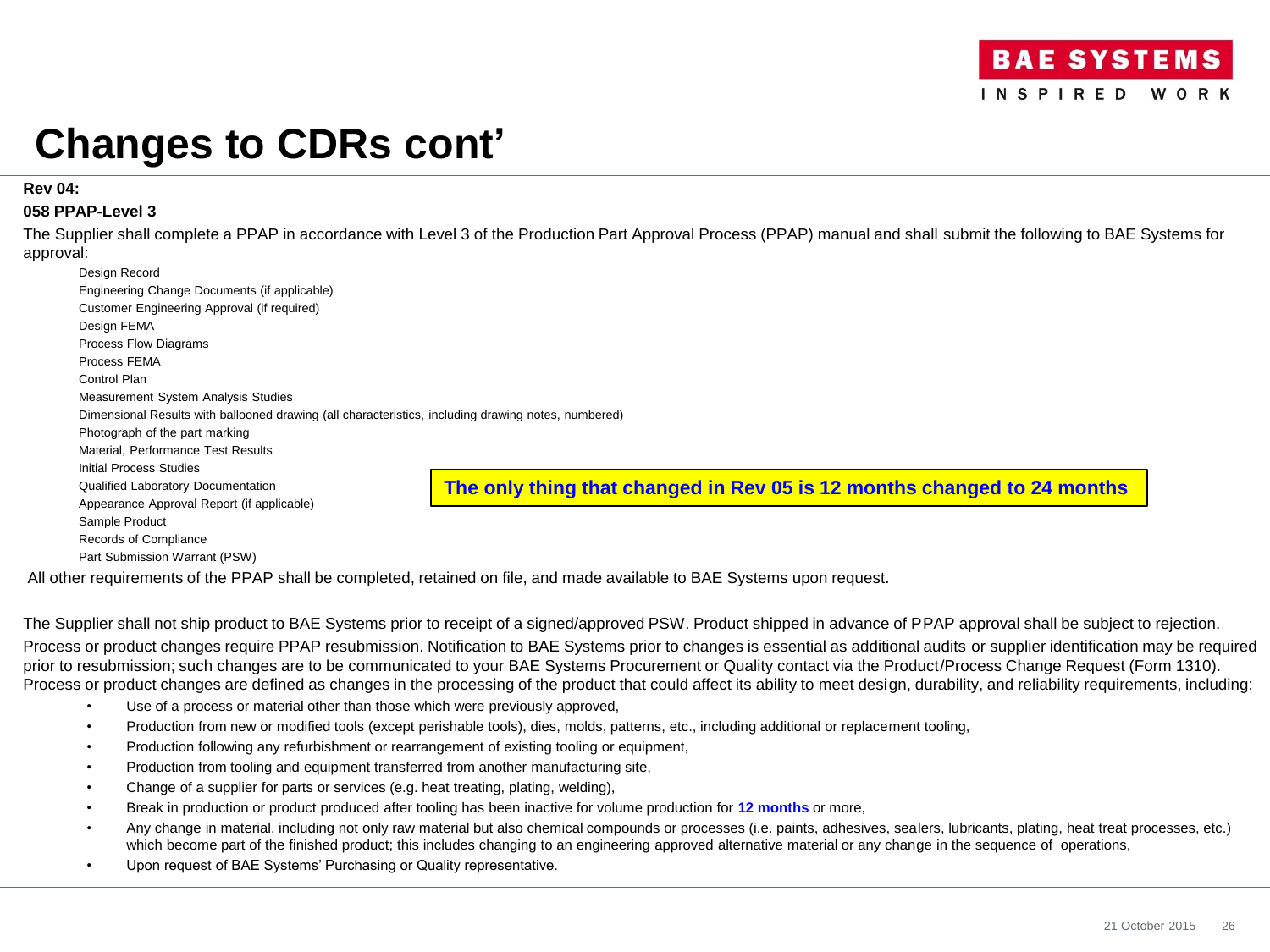### **Rev 04:**

### **059 PPAP-Level 4-Predefined Requirements**

The Supplier shall complete a PPAP in accordance with Level 4 of the Production Part Approval Process (PPAP) manual and shall submit the following to BAE Systems for approval:

Dimensional Results with ballooned drawing (all characteristics, including drawing notes, numbered)

Photograph of the part marking Process Certifications Material, Performance Test Results Part Submission Warrant (PSW)

All other requirements of the PPAP are waived for this order and do not need to be completed.

The Supplier shall not ship product to BAE Systems prior to receipt of a signed/approved PSW. Product shipped in advance of PPAP approval shall be subject to rejection.

Process or product changes require PPAP resubmission. Notification to BAE Systems prior to changes is essential as additional audits or supplier identification may be required prior to resubmission; such changes are to be communicated to your BAE Systems Procurement or Quality contact via the Product/Process Change Request (Form 1310). Process or product changes are defined as changes in the processing of the product that could affect its ability to meet design, durability, and reliability requirements, including:

- Use of a process or material other than those which were previously approved,
- Production from new or modified tools (except perishable tools), dies, molds, patterns, etc., including additional or replacement tooling,
- Production following any refurbishment or rearrangement of existing tooling or equipment,
- Production from tooling and equipment transferred from another manufacturing site,
- Change of a supplier for parts or services (e.g. heat treating, plating, welding),
- Break in production or product produced after tooling has been inactive for volume production for **12 months** or more,
- Any change in material, including not only raw material but also chemical compounds or processes (i.e. paints, adhesives, sealers, lubricants, plating, heat treat processes, etc.) which become part of the finished product; this includes changing to an engineering approved alternative material or any change in the sequence of operations,
- Upon request of BAE Systems' Purchasing or Quality representative.

**The only thing that changed in Rev 05 is 12 months changed to 24 months**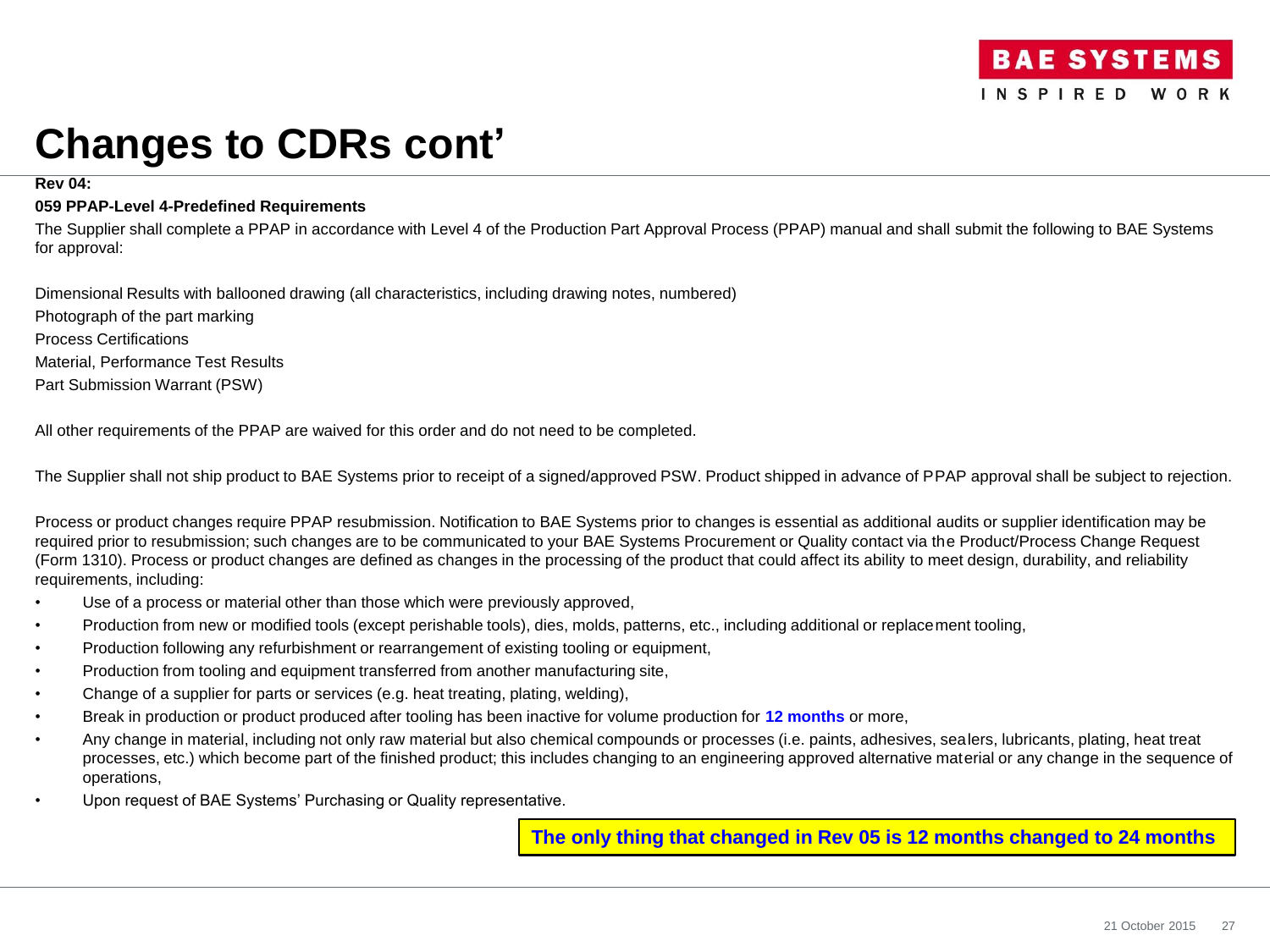### **Rev 04:**

### **060 PPAP-Level 4-Unique Requirements**

The Supplier shall complete a PPAP in accordance with Level 4 of the Production Part Approval Process (PPAP) manual and shall submit requirements as specified in the PPAP Requirements Checklist included as part of the Purchasing Agreement. All other requirements of the PPAP shall be completed, retained on file, and made available to BAE Systems upon request. Inspection data shall be accompanied by a ballooned drawing (all characteristics, including drawing notes, numbered) and a photograph of the part marking.

The Supplier shall not ship product to BAE Systems prior to receipt of a signed/approved PSW. Product shipped in advance of PPAP approval shall be subject to rejection.

Process or product changes require PPAP resubmission. Notification to BAE Systems prior to changes is essential as additional audits or supplier identification may be required prior to resubmission; such changes are to be communicated to your BAE Systems Procurement or Quality contact via the Product/Process Change Request (Form 1310). Process or product changes are defined as changes in the processing of the product that could affect its ability to meet design, durability, and reliability requirements, including:

- Use of a process or material other than those which were previously approved,
- Production from new or modified tools (except perishable tools), dies, molds, patterns, etc., including additional or replacement tooling,
- Production following any refurbishment or rearrangement of existing tooling or equipment,
- Production from tooling and equipment transferred from another manufacturing site,
- Change of a supplier for parts or services (e.g. heat treating, plating, welding),
- Break in production or product produced after tooling has been inactive for volume production for **12 months** or more,
- Any change in material, including not only raw material but also chemical compounds or processes (i.e. paints, adhesives, sealers, lubricants, plating, heat treat processes, etc.) which become part of the finished product; this includes changing to an engineering approved alternative material or any change in the sequence of operations,
- Upon request of BAE Systems' Purchasing or Quality representative.

**The only thing that changed in Rev 05 is 12 months changed to 24 months**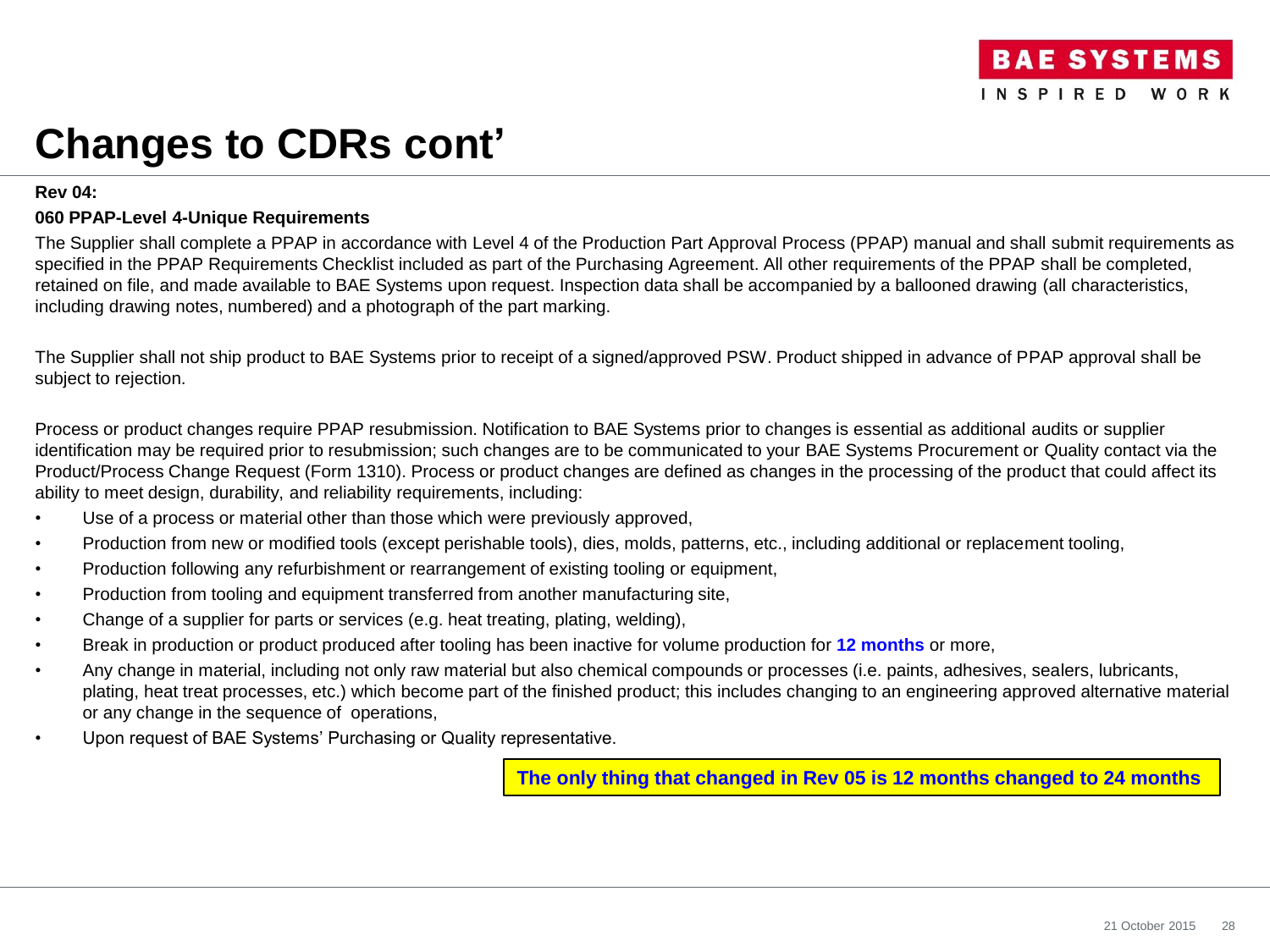## **Rev 04:**

## **081 Counterfeit Electronic Parts Prevention Plan**

A Counterfeit Electronic Part is an Electronic Part that is: (1) an unauthorized copy or substitute that has been identified, marked, and/or altered by a source other that the Original Component Manufacturer (OCM) or Authorized Distribution Chain and has been misrepresented to be an OCM's authorized Electronic Part; and/or (2) previously used Electronic Parts that are misrepresented as being "new" when provided. The Supplier is responsible to prevent counterfeit materials from being provided to BAE Systems. To that end, the Supplier shall:

- Obtain Electronic Parts only from the OCM or their Authorized Distribution Chain
- Obtain written authorization from BAE Systems prior to purchasing parts from any source other than the OCM or their Authorized Distribution Chain (i.e. Independent Distributors)
- Verify parts obtained from Independent Distributors through in-house or third-party testing/inspection or through supplied certificates of authenticity/origin to determine authenticity; documentation must be retained on file and provided upon request to BAE Systems
- Quarantine all suspect/identified Counterfeit Electronic Parts to ensure that they cannot reenter the market; **do not return counterfeit/suspect counterfeit parts to the supplier**
- Notify the BAE Systems APR in writing in the event that Counterfeit/Suspect Counterfeit Parts are found

### **SEE NEXT SLIDE FOR REV 05**